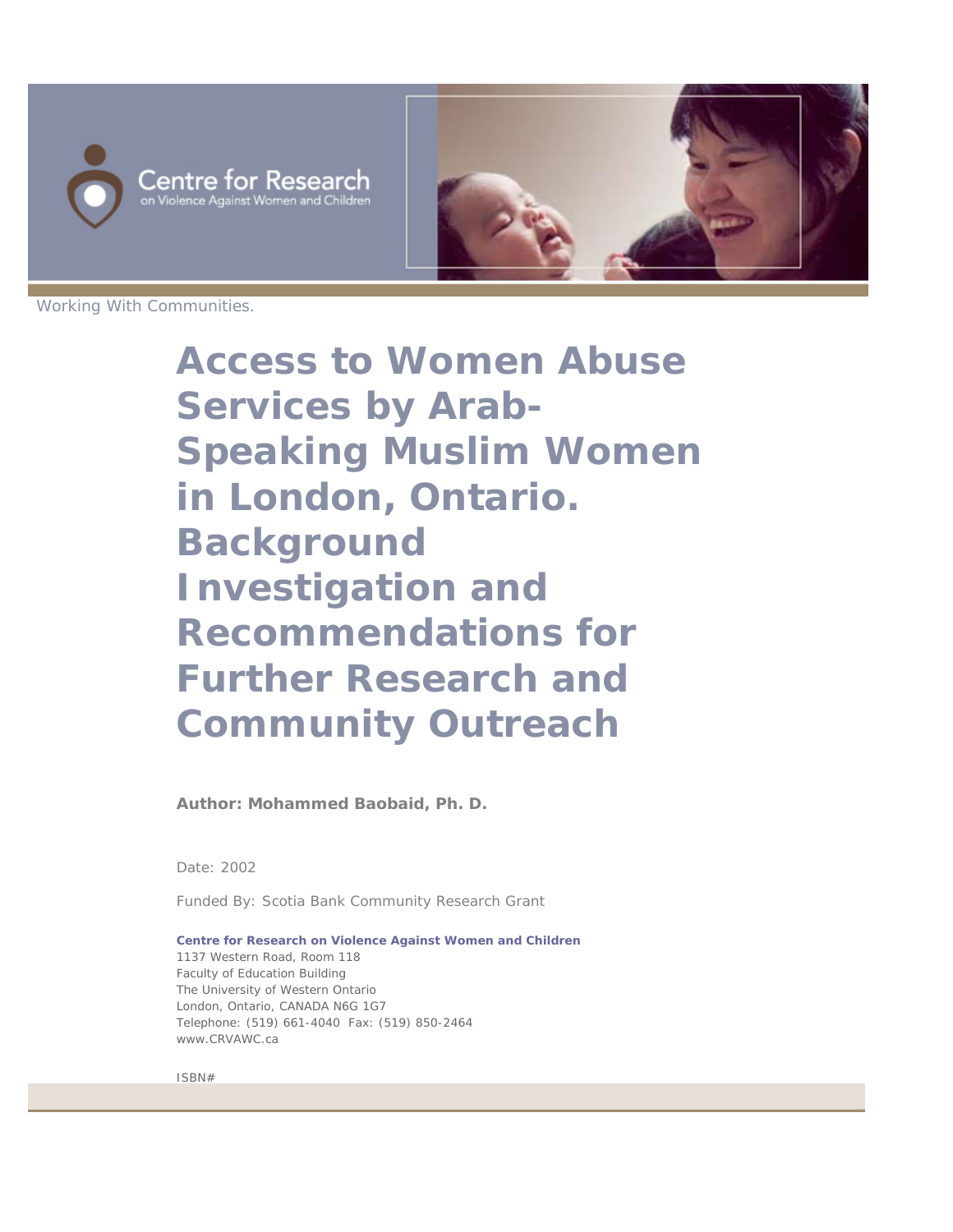# **TABLE OF CONTENTS Introduction**

Arabs and Arab Countries

Islam and Muslims

### **Part I: Woman Abuse from Islamic Perspective**

- 1.1 Women Rights in Islam
- 1.2 Religious Teachings versus Cultural Endowments
- 1.3 Response of the Arab Societies towards Women Abuse
- 1.4 The laws of Arab Countries and Woman Abuse in the Family
- 1.5 The Role of Society to Combat of Women Abuse

#### **Part II: Methodology**

- 2.1 Data Collection
- 2.2 The Arab Muslim Community in London

## **Part III: Woman Abuse from the Point of View of the Arab Muslim Community in London**

- 3.1 Woman Abuse Concept Within the Family
- 3.2 Reasons of Woman Abuse within the Family
- 3.3 The Dynamic of Abused Women towards Violence
- 3.4 Extent of Use of Agencies for Abused Women
- 3.5 Views of the Interviewed towards the Canadian Justice System on Woman Abuse

# **Conclusion**

Recommendations for Future Action

### **References**

- **A list of the interviewed key people of the Arabic Speaking Community**
- **A list of the interviewed key people of Anti-violence Agencies**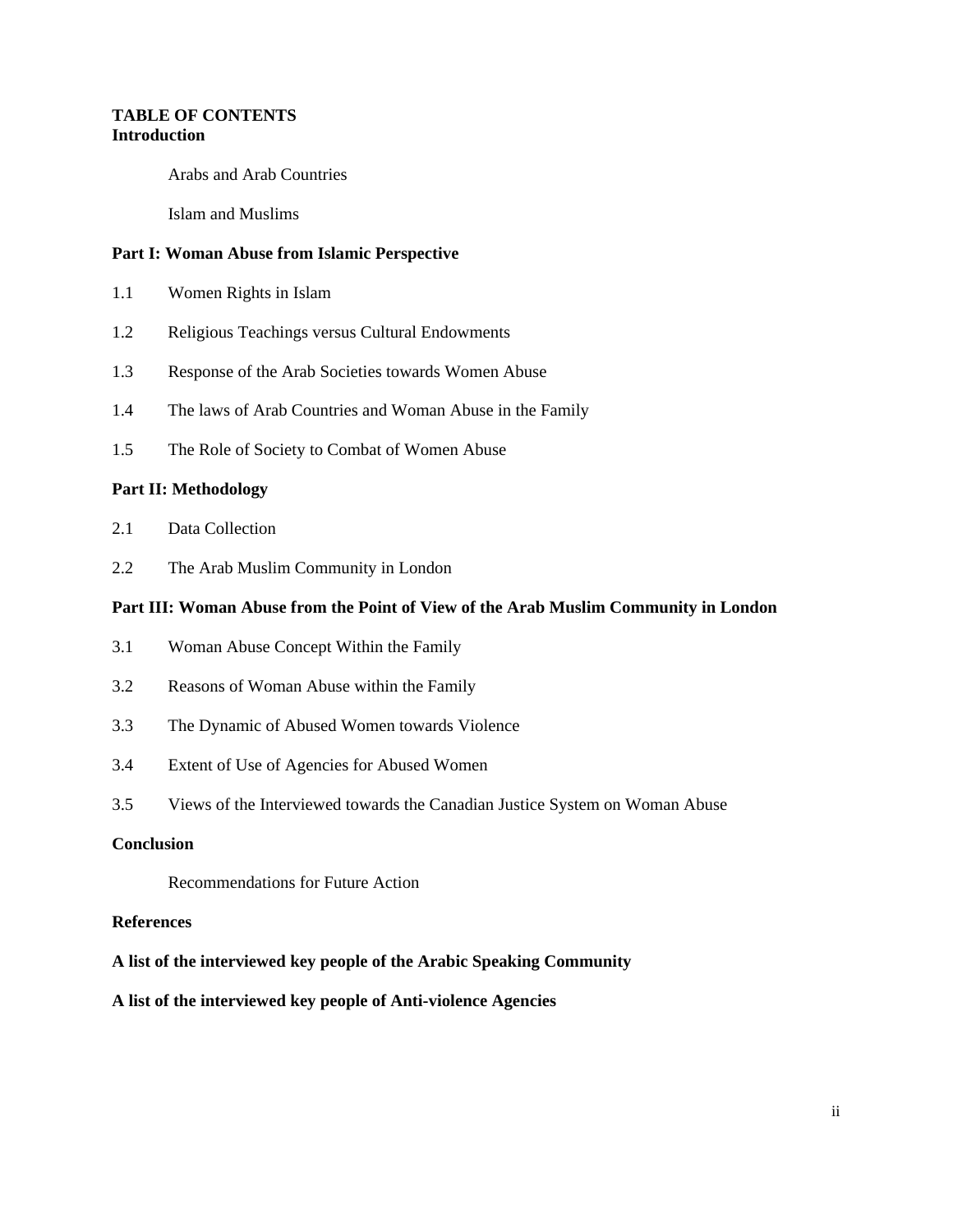#### **Acknowledgments**

 I am grateful to all the people who made the completion of this report possible. First, I would like to thank all the women who agreed to participate in the focus group discussions. I would like to extend special thanks to Alison Cunnigham, former acting director of the centre for research on violence against women and children for her unlimited support and supervision of the study. I would also like to thank the following individuals for their support: Sheck Gamal Taleb, Imam of London Muslim Mosque (Oxford Street); Dr. Munir El-Kassem, Acting Imam of the Islamic Centre of Southwestern Ontario; Mohammad Yassin, Chairman of the Association of London Muslims; Faisal Joseph, chair of the Islamic centre of London, Ontario; Mohammed Aladeimi, Cultural Interpreter and Immigrants consultants; Huda Abdul Razaq, vice president of Middle Eastern woman association in London Ontario; Melika Joseph, member of board of directors of Canadian Women Muslim Association; Razia Ali Hassan, member of the board of directors of Canadian Women Muslim Association; Zina Abukhter, expert on multicultural aspects on abuse of women. My thanks also to those individuals who extended their help from the local agencies in London who deal with issues related to violence against women. These are: Bina Osthoff, the program manager at London's abused women's Centre; Susan Dill, manager of Residential Services Women's communities house London Ontario; Tom Drouillard, the London police department's domestic violence inspector; Phi Arnold, community outreach co-ordinator at Changing Ways; Mary Singeris, co-ordinator of Adult ESL program; Levonty Kazarian, co-ordinator for the program on "women of the world" at the London Inter-Health Community Centre; Chantal Philips, global educator at London's Cross Cultural Learner Centre; Ron Paul, co-ordinator at Success Resources London; Saira Cekic, integration councillor at Success Resources London; Bhabani Chakraborty, integration councillor at Success Resources London; Veronica Vanderborguht, co-ordinator of Victims Witness Assistance Program For her administrative support, I would like to thank Nora Shanahan from the Centre for Research on Violence Against Women and Children. For the language editing I would like to thank Yasmin Zuberi. Finally, I would like to thank Scotia Bank for funding the study.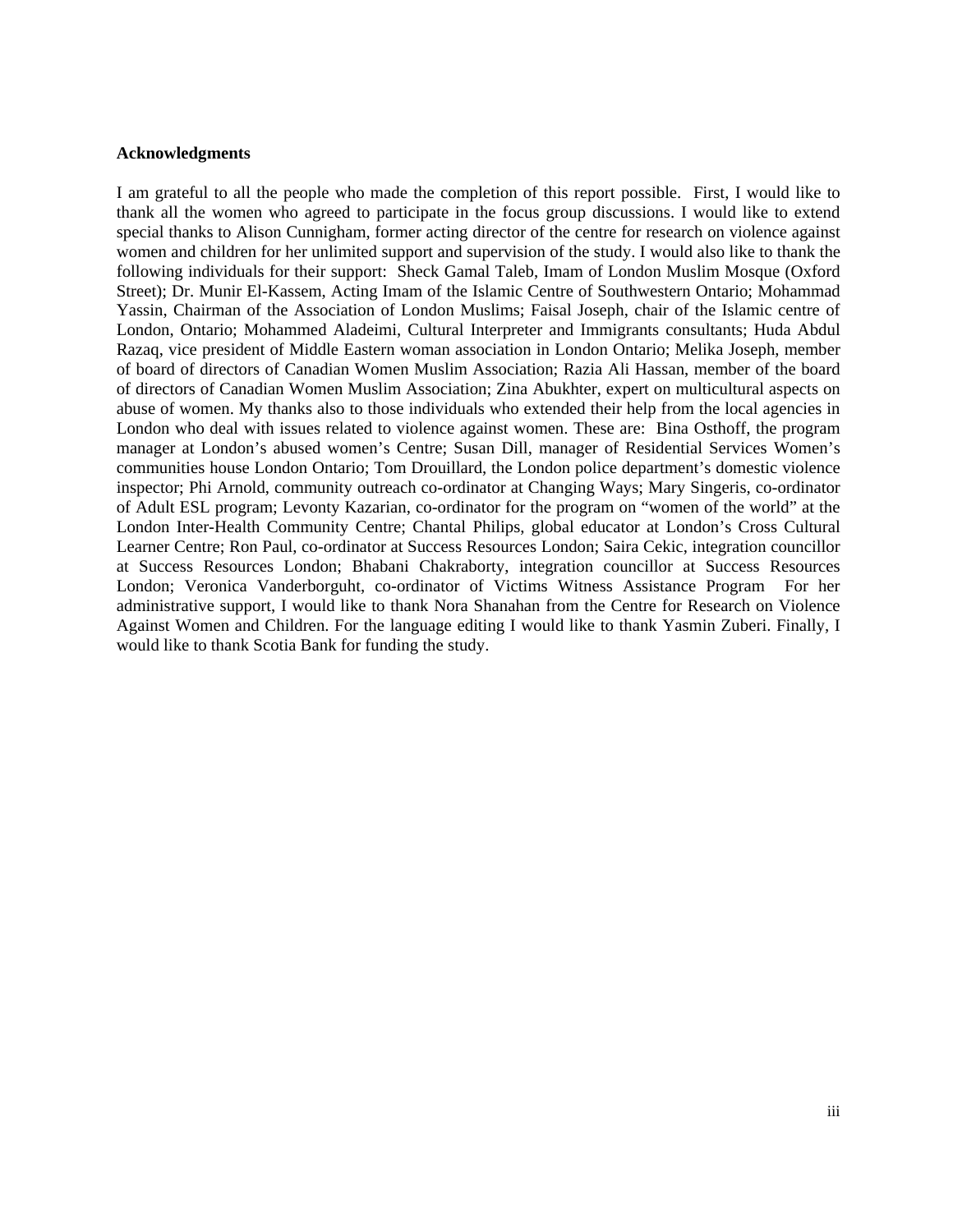# **Executive Summary**

 The Islamic Arab communities that live in Canada as well as those living in London face many challenges in their struggle towards positive integration in Canadian society. In this respect, the Islamic Arab community does not differ from many other communities, especially those communities who are not of European origin. One of the fundamental challenges the Islamic Arab community faces in Canada is how to reconcile their Islamic Arab values with the values of Canadian society. This struggle is clearly seen in the cases studied that are related to women and their freedom within and outside the family.

 This preliminary study tries to get acquainted with the barriers that prevent Arab women from benefiting from the services provided by agencies that work on women safety in London. This study provides several deductions regarding the barriers that resulted from the analysis of the personal interviews and group discussions. Those interviewed demonstrated a tendency towards limiting their social interactions to people of their cultural and religious backgrounds. These arenas serve as the primary source of their outlook in matters relating to family resettlement and integration in Canadian society.

 From the interviews and the focus group discussions conducted with women and men of the community, it is deduced that there are differences between the views of men and women, especially with regards to issues related to the abuse of women in the Islamic Arab community in London. These differences also follow reflect differences in cultural and social backgrounds. The views expressed by the Arab Muslim community on woman abuse range from a refusal of the existence of family violence, a partial acceptance of its presence to recognition of its presence as viewed by mainstream Canadians. But the general view regarding this social problem is characterized by vigilance and confusion. The majority are inclined to recognize a relative presence of violence against women within the Arab Muslim community or a limited presence of this problem in the Arab community in London. The interviews and discussions also highlighted differences in the definition and conceptualisation of woman abuse. The maltreatment of women is rooted in a cultural understanding and praxis where it is the responsibility of the husband to control and guide the family, especially his wife and female relatives. This understanding is in line with conventional moral and religious values recognized in the country of origin.

 This is clearly seen in the Islamic Arab community's interpretation of the reasons that compel husbands to be violent against their wives, reasons that normally pardon the husbands. Men consider violence against their wives as an internal affair in which no one has the right to interfere. They also do not exempt the wife from bearing a certain amount of responsibility for the abuse. The woman is often blamed for the violence that she is subjected. Many in the Arab Muslim community frame violence as a consequence of the wife competing with her husband to play a stronger role in the affairs of the family. In addition, Canadian law is seen as restricting the role of the husband and as providing more chances for the wife to revolt against the husband and for encouraging women to be free financially and socially. This is in conflict with an Islamic Arab culture that holds that the wife should be dependent on her husband for everything. Muslim Arabs come from countries that have laws that stress the traditional social role of the family. The main thrust of family law in Muslim Arab countries is to stress the responsibility of the husband in the family and the dependence of the wife and children. Therefore, the Islamic Arab community often finds the Canadian approach to familial and women's affairs surprising.

 Most of the interviewed attributed the reason abused women do not seek services from anti-violence agencies to their husband's control over household affairs. The husband's control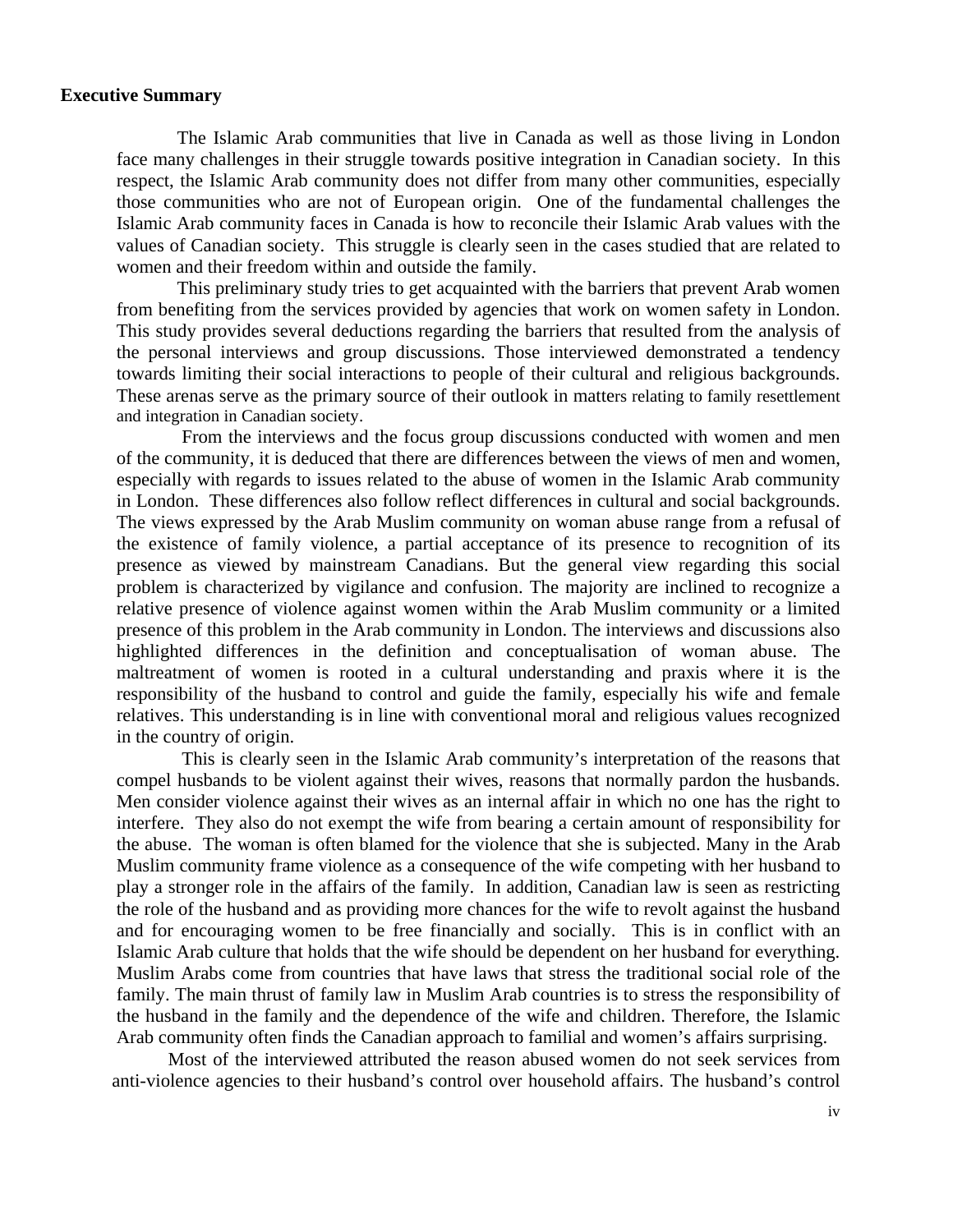extends over his wife who generally has to obey her husband and surrender to the violence that she is subjected to. A Muslim woman seeking help from Canadian institutions may lose her family, respect and her status in the community. Language barriers, ignorance of the laws and the nature of the available services are additional factors that prevent abused women from benefiting from these services.

 From the previous paragraphs, we can conclude that men still play a decisive role in familial and women's affairs within Islamic Arab communities. Therefore assisting, defending and protecting abused women from further abuse requires setting a clear strategy that places the education of men as a primary objective. Emphasis should also be placed on programs that elevate the legal awareness of men, community religious leaders and members of other community organisations. It is also necessary to encourage understanding that Islam in its essence is not in contradiction with the contents of the Canadian justice system with regards to women who are abused. This prescription should not be interpreted as failing to work among women. Rather, the prescription is one that supplements the traditional focus on women, with an approach that also incorporates and focuses on men. The outcome of such work with men will have positive results especially with respect to removing the silent barrier that surrounds violence against women that occurs behind closed doors.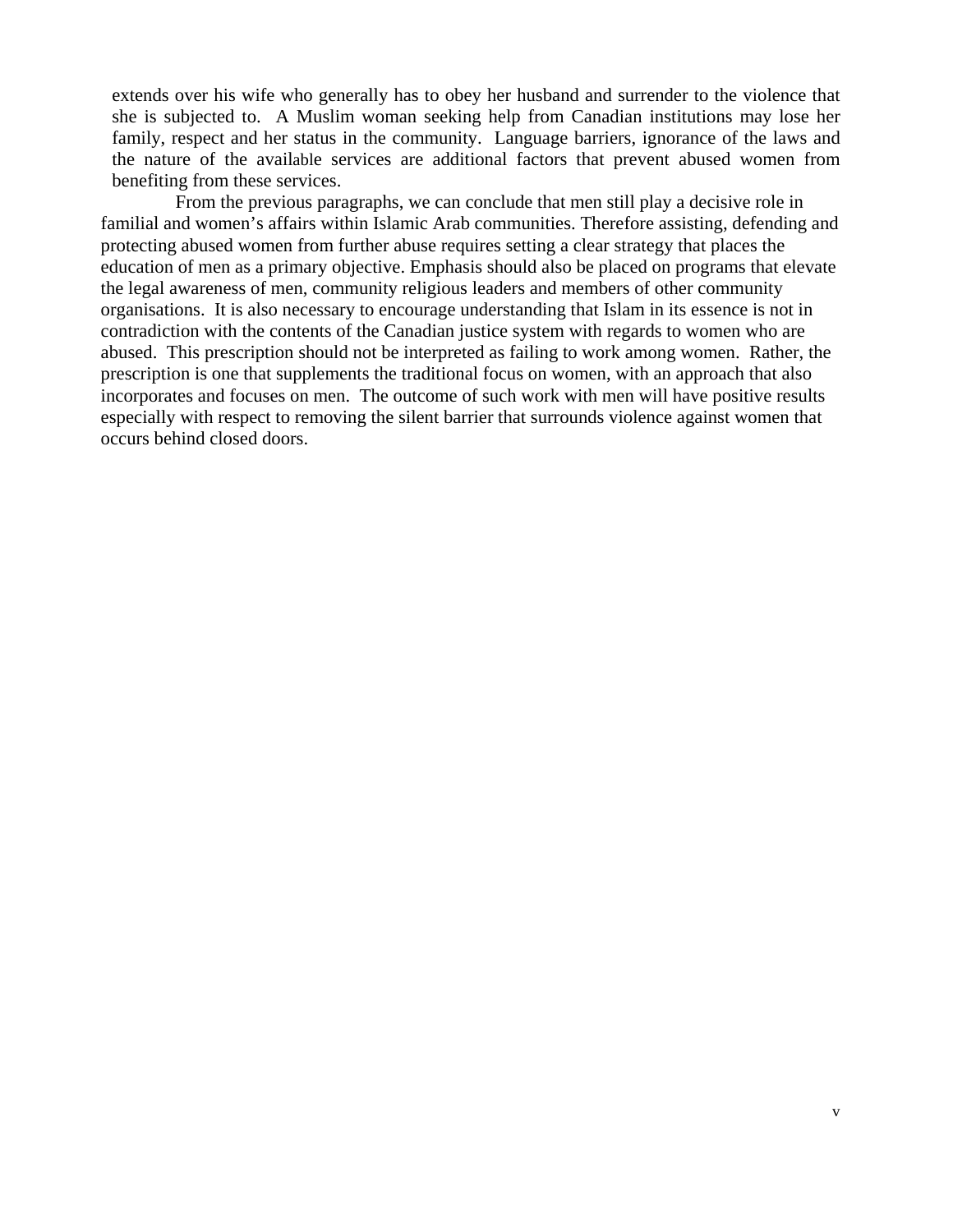## **Introduction**

Violence against women is present in every society and culture. Therefore, women from Arab and Islamic countries are as likely as women from any other country to experience domestic violence both in their home countries and after immigrating to Canada. According to UNICEF, between 20 and 50 percent of women world-wide have experienced physical violence at the hands of an intimate partner or family member.<sup>1</sup>

Domestic violence against women is the most prevalent, hidden and ignored form of violence against women. At its core, the dynamics and effects of abuse are similar for women around the world. Similar themes include embarrassment, isolation, fear, or reluctance to involve outsiders. Studies conducted by the author about violence against women, for example in Yemen, showed that women avoid reporting their husband's assault, and prefer to remain silent. Nonetheless, discussions of these issues have been more open in recent years. Recently, there has been greater understanding with regards to the problem of violence against women. Many Arabic and Islamic countries have started to recognize violence against women as a humanistic and social problem. In recent years, there has been a movement among human rights organizations to raise public awareness and break the silence that surrounds violence against women in the family. Many religious scholars and leaders played important roles in this movement. They have claimed that violence is Islamically wrong.

This study is the first step in a larger proposed study of how Arabic-speaking women perceive women abuse services in Canada and how to help assistance seekers *to* overcome the barriers that avoid them from accessing women abuse services That would be by building trust, perspective sharing, and collaboratively developing solutions that are culturally sensitive and effective.

The focus of this study is the estimated over 10,000 Arabic-speaking residents of the London area. These residents are Muslims who came to Canada from countries such as Lebanon, Egypt, Sudan, Iraq, Saudi Arabia, Jordan, the United Arab Emirates, Qatar, Kuwait, Bahrain, Algeria, Morocco, Yemen, Tunisia, and other groups without national states such as the Palestinians and the Kurds.

The underlying assumptions of this study are:

- ·0 Abuse towards women occurs in every country and in every community. Therefore, women from the identified groups are as likely as women from any country to experience domestic violence.
- ·1 At their core, the dynamics and effects of abuse are similar for all women (embarrassment, isolation, fear, hope, reluctance to involve outsiders). Nevertheless, women new to Canada, especially those who cannot speak English, have unique challenges in finding safety.
- ·2 Traditional services for abused women are under-utilised by Arabic-speaking women new to Canada.
- ·3 Islam and Canadian laws are in harmony in that both prohibit violence.
- ·4 Prevention is preferred over intervention.

 $\overline{a}$ 

<sup>&</sup>lt;sup>1</sup> Domestic violence against women and girls, UNICEF, 2000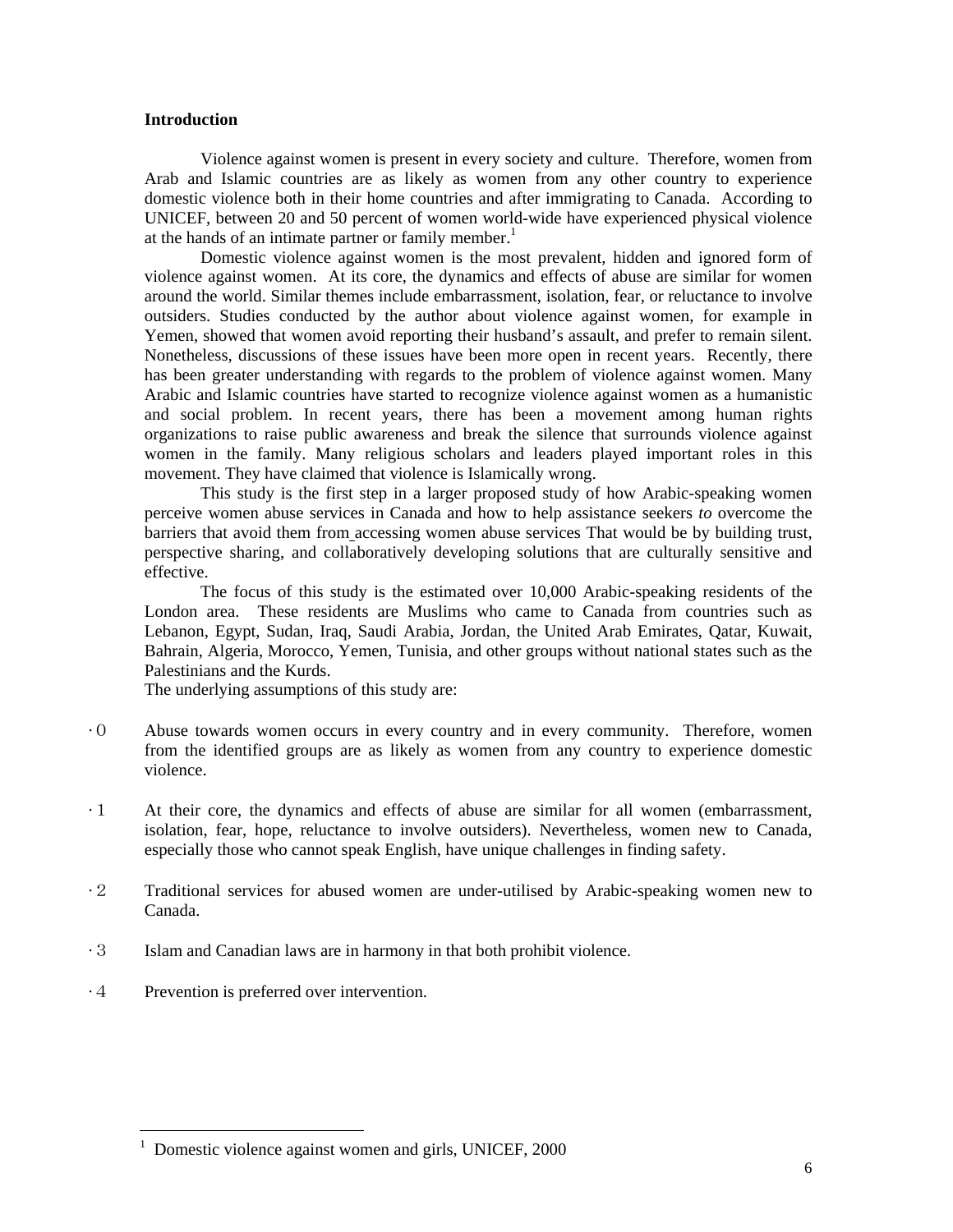# *Arabs and Arab Countries*

There are 22 Arab countries with a population of approximately 300,000,000, which is distributed over Asia and Africa. Most are located in the Middle East. Arabic is the official language in the Arab countries with the exception of Djibouti, Somalia and the Comoro Islands. Islam is the official religion of almost all Arab countries. Arab countries differ from one another drastically. The differences concern their social, cultural and economic conditions. This is depicted in Table 1 with social and economic data of ten Arab countries.

## **Table 1Social and Political Situations**

|         | Populatio | Political    | First    | Second      | Ethnic                   | HDI                      | Official | Other                    |
|---------|-----------|--------------|----------|-------------|--------------------------|--------------------------|----------|--------------------------|
| Country | n         | System       | Language | Language    | Language                 |                          | Religion | Religion (s)             |
|         | (000.000) |              |          |             |                          |                          |          |                          |
| Egypt   | 60        | Democratic   | Arabic   | English     |                          | 119                      | Islam    | Christianity             |
|         |           | ∗            |          |             |                          |                          |          |                          |
| Iraq    | 18.3      | Dictatorship | Arabic   | English     | Kurdish                  | $\overline{\phantom{a}}$ | Islam    | Christianity             |
| Jordan  | 4.2       | Kingdom      | Arabic   | English     |                          | 88                       | Islam    | Christianity             |
| Kuwait  | 1.5       | Emirate      | Arabic   | English     |                          | 43                       | Islam    |                          |
| Lebanon | 3.6       | Democratic   | Arabic   | French      | Armenian                 | 65                       | Islam    | Christianity             |
|         |           |              |          | $&$ English |                          |                          |          |                          |
| Morocco | 28.1      | Kingdom      | Arabic   | French      | <b>Barber</b>            | 124                      | Islam    | Christianity             |
|         |           |              |          |             |                          |                          |          |                          |
| Qatar   | 520       | Emirate      | Arabic   | English     | $\overline{\phantom{a}}$ | 48                       | Islam    | $\overline{\phantom{a}}$ |
| Saudi   | 17        | Kingdom      | Arabic   | English     |                          | 68                       | Islam    |                          |

<sup>\*</sup> Egypt has a presidential democratic political system officially, but since independence the country has been governed by an authoritarian presidential system.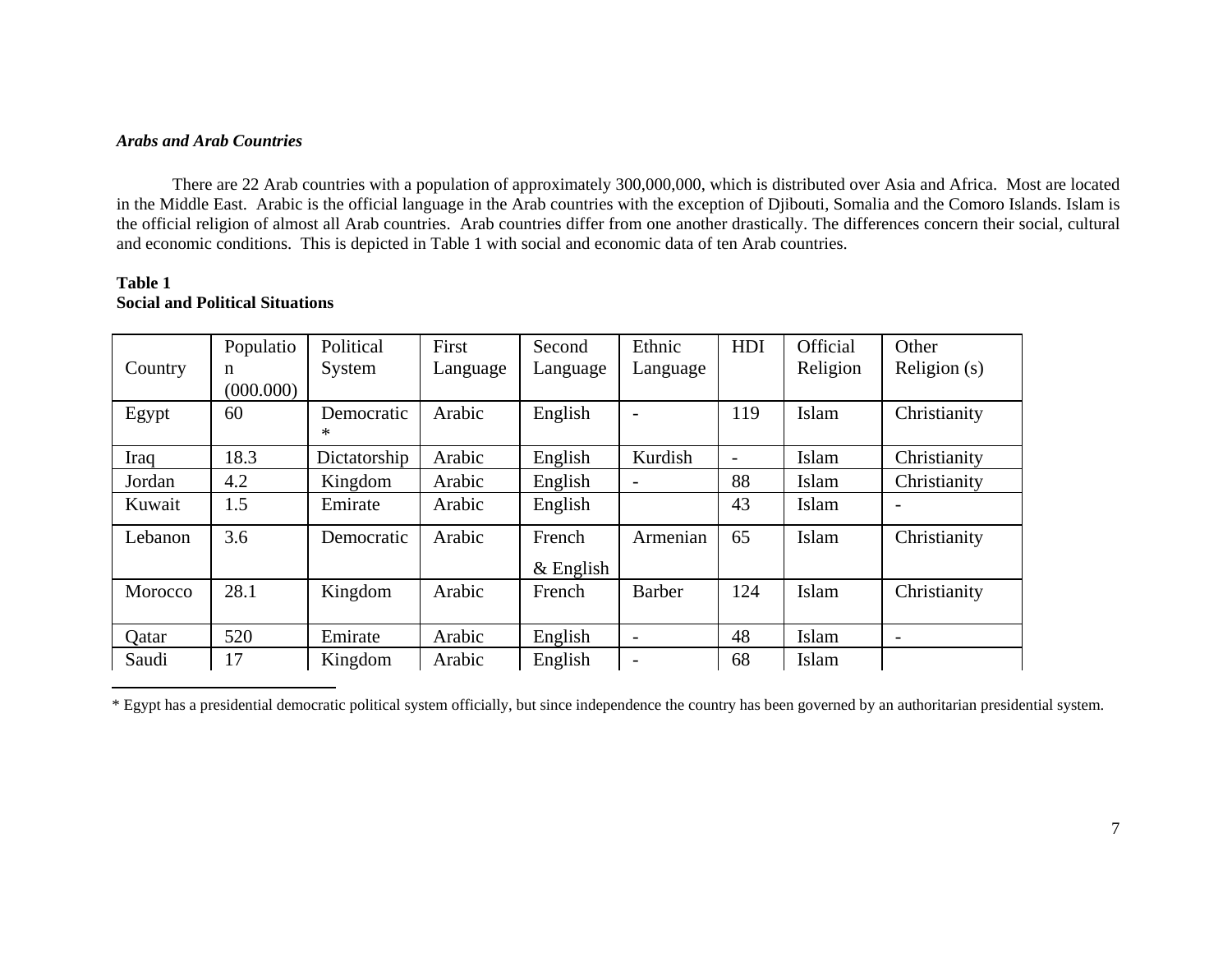| Arabia  |      |                   |        |         |                           |     |       |                          |
|---------|------|-------------------|--------|---------|---------------------------|-----|-------|--------------------------|
| Sudan   | 28.3 | Dictatorship      | Arabic | English | Danka<br>(South<br>Sudan) |     | Islam | Christianity             |
| Syria   | 13.4 | Authoritaria<br>n | Arabic | English | Kurdish<br>&Armeni<br>an  | 97  | Islam | Christianity             |
| Tunisia | 8.3  | Republic          | Arabic | French  |                           | 89  | Islam | $\overline{\phantom{0}}$ |
| Yemen   | 17   | Republic          | Arabic | English | Mahry                     | 148 | Islam | Judaism                  |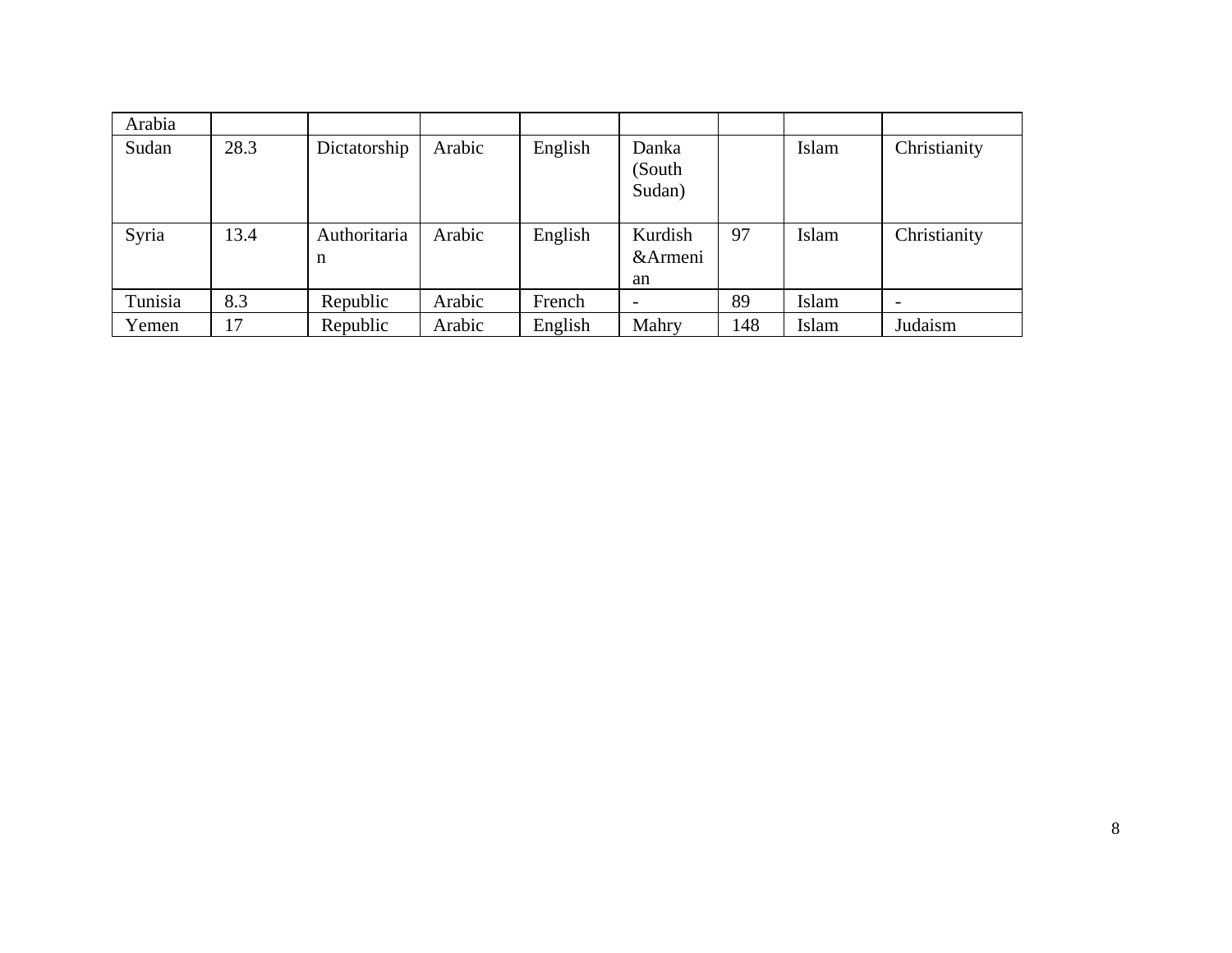#### *Table (2)*

| Country          | Year of right to<br>vote | First elected<br>woman | Women<br>$\%$<br>Literacy |
|------------------|--------------------------|------------------------|---------------------------|
| Egypt            | 1956                     | 1957                   | 40.5                      |
| Iraq             | 1980                     | 1980                   | 45                        |
| Jordan           | 1974                     | 1989                   | 81.8                      |
| Kuwait           | No right                 | No right               | 77.5                      |
| Lebanon          | 1952                     | 1991                   | 78.5                      |
| Morocco          | 1963                     | 1993                   | 32.7                      |
| Qatar            | 1998                     | 1998                   | 81.2                      |
| Saudi Arabia     | No right                 | No right               | 62.8                      |
| Sudan            | 1964                     |                        | 41.3                      |
| Syria            | 1953                     | 1973                   | 56.6                      |
| Tunisia          | 1959                     |                        | 55.8                      |
| Yemen<br>(south) | 1979                     |                        | 21                        |
| Unified<br>Yemen | 1990                     |                        | 21                        |

*Women's Literacy rate and political participation* 

The above tables demonstrate the differences among the Arab countries concerning respective levels of socio-economic development according to the human development report for the year 2001. The Human Development Report of the UNDP uses indicators such as expected age of motherhood, life expectancy at birth, adult literacy levels, and use of the latest technology for the service of manpower development.

 The Human Development Report of the UNDP (2001) reveals the diversity that exits among Arab countries. According to the Human Development Indicators (HDIs), such diversity can be classified into three main categories:

• High Human Development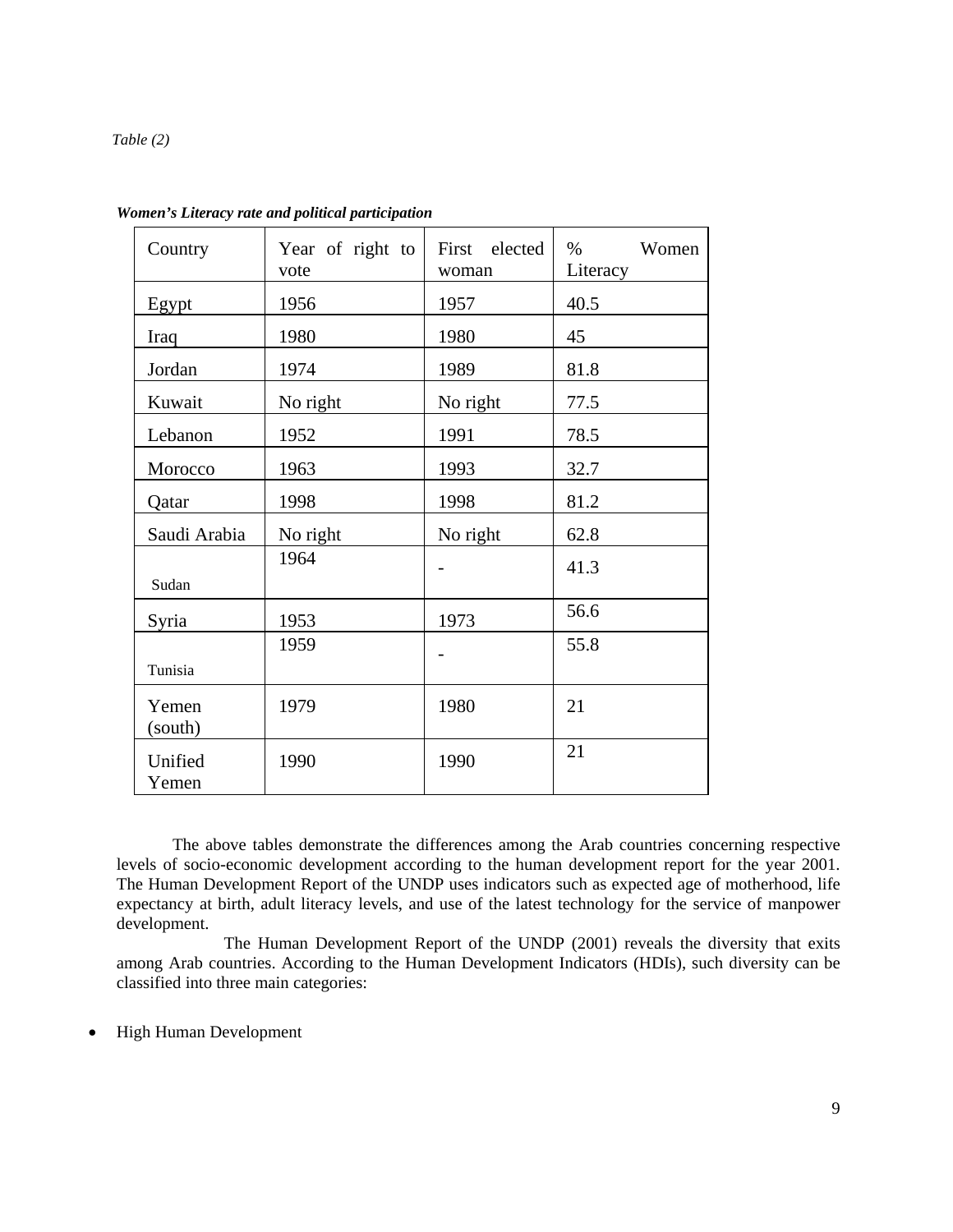These include four countries, namely: Bahrain, Kuwait, United Arab Emirate and Qatar. They are sparsely populated and all oil producing countries.

• Middle Human Development

These include ten Arab countries, namely: Libya, Lebanon, Saudi Arabia, Oman, Jordan, Morocco, Syria, Algeria, Tunisia and Egypt.

• Low Human Development

These include three countries, namely: Yemen, the Sudan and Mauritania.

The report also indicates that the efficiency of the Arab world, especially with regard to the use of modern technology in human development, is still weak. These indicators negatively reflect the conditions of women in these countries. Most women still play a traditional role like housekeeping, which includes dependency on men who are the sole breadwinner. Women constitute 16% of the manpower in Arab countries and unemployment among women is three-fold more than men. They work in the traditional sectors of teaching, farming and nursing. Illiteracy is also higher among women in the Arab countries. In some countries for example like Yemen illiteracy among women is more than 80%. Illiteracy is one of the barriers that prevent women from gaining rights, especially political rights. Most Arab countries have passed laws allowing women to vote and be elected. Yet, still a small number of women are represented in the political sector of Arab countries, especially within parliament. This is because in male-dominated societies women are not accepted as partners. At this time, it is worth mentioning that Tunisia is the only Arab country where women constitute 20% of parliament.

In spite of feminist's efforts, alongside other liberal civil organisations to bring about equality with men in society, the status of women is still below that of men. This is because any effort to bring about equality and freedom among women is met with strong opposition from the traditional forces in society. These traditional forces use social and religious means of control that are pervasive.

## *Islam and Muslims<sup>2</sup>*

The root of the word Islam is *Silm* and *Salam*, which mean peace. Salam can also be interpreted as a greeting with peace. Nonetheless, it's meaning and used is not limited to these definitions. Salam ultimately implies submission to the One God; to live in peace with the Creator, within one's self, with other people and with the environment.

The followers of Islam are called Muslims. Muslims are not to be confused with Arabs. Muslims may be Arabs, Turks, Persians, Indians, Pakistanis, Malaysians, Indonesians, Europeans, Africans, Americans, Chinese, or other nationalities. An Arab could be a Muslim, a Christian, a Jew or an atheist. Any person who adopts the Arabic language is called an Arab. However, the language of the Qur'an (the Holy Book of Islam) is Arabic. Muslims all over the world try to learn Arabic so that they may be able to read the Qur'an and understand its meaning. They pray in the language of the Qur'an, namely Arabic. Supplications to God could be in any language. While there are one billion Muslims in the world there are about 300 million Arabs. Among them, approximately ten percent are not Muslims. Thus Arab Muslims constitute only about thirty percent of the Muslim population of the world.

Muslims are divided into two major doctrines; namely, *Sunni* and *Shia.* The Sunnis constitute the largest number followed by the Shiite. Shiites are the majority in Iraq but are minorities in other Arab countries like Bahrain, Saudi Arabia, Yemen, and Syria. It is also worth mentioning that both of these doctrines further divide into subgroups.

 2 http://www.unn.ac.uk/societies/islamic/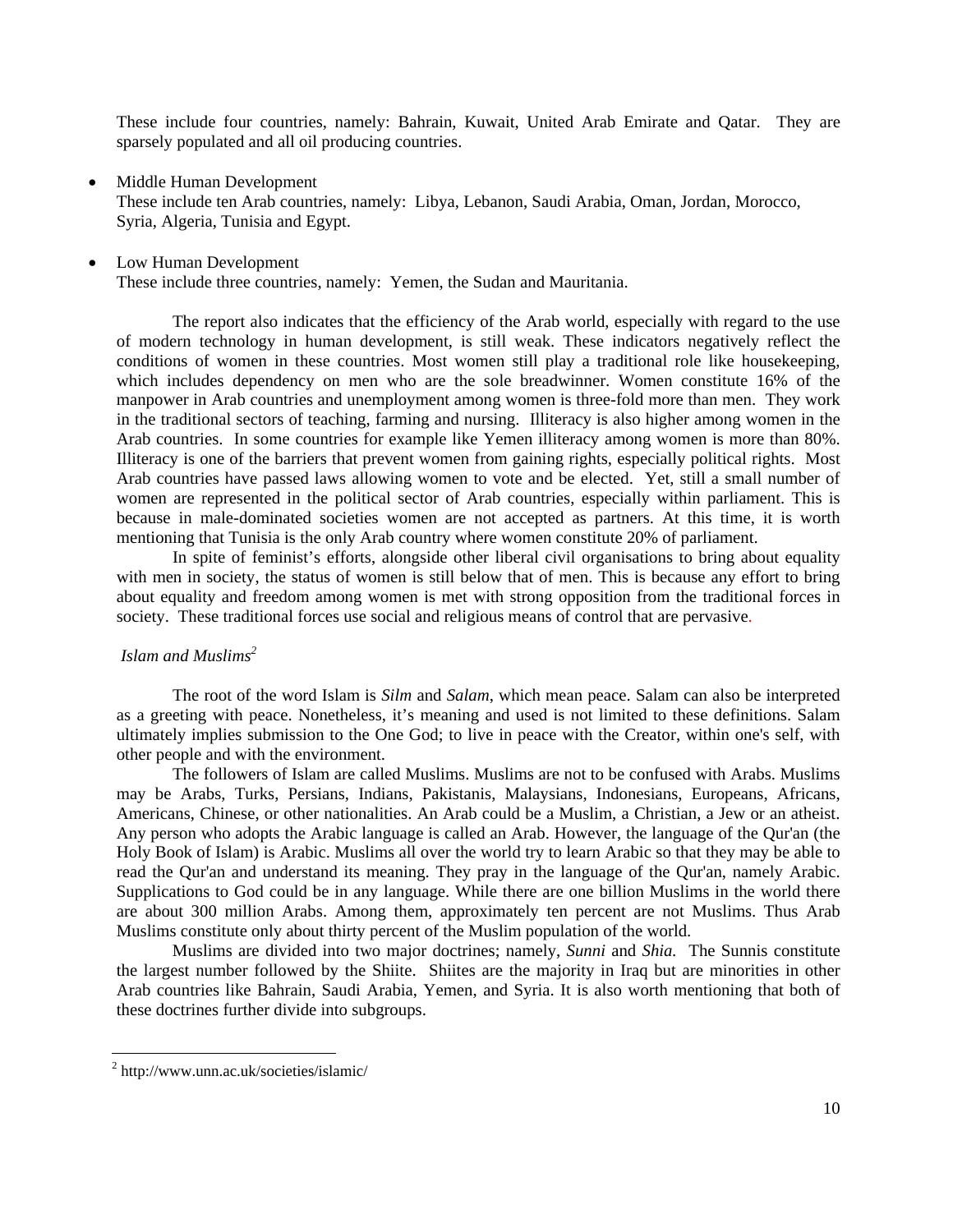The legal sources of Islam are the Qur'an and the Hadith. The Qur'an is the exact word of God (Allah); its authenticity, originality and totality are intact. The Hadith is the report of the sayings, deeds and approvals of the Prophet Muhammad. Muhammad was chosen by God to deliver His Message of Peace, namely Islam. He was born in 570 C.E. (Common Era) in Makkah, Saudi Arabia. He was entrusted with the Message of Islam at the age of forty. The Prophet's sayings and deeds are called Sunnah. The Seerah are the writings of followers of Muhammad about the life of the Prophet. Hence, it is the life history of the Prophet Muhammad, which provides examples of proper daily living for Muslims.

God instructed the Muslims to practice what they believe. In Islam there are five pillars, namely:

1. Creed (Shahada): The verbal commitment and pledge that there is only One God and that Muhammad is the Messenger of God, is considered to be the Creed of Islam.

2. Prayers (Salat): The performance of the five daily prayers is required of Muslims.

3. Fasting (Saum): Fasting is total abstinence from food, liquids and intimate intercourse (between married couples) from dawn to sunset during the entire month of Ramadan.

4. Purifying Tax (Zakat): This is an annual payment of a certain percentage of a Muslim's property, which is distributed among the poor or other rightful beneficiaries.

5. Pilgrimage (Hajj): The performance of pilgrimage to Makkah is required once in a lifetime if means are available. Hajj is in part in memory of the trials and tribulations of the Prophet Abraham, his wife Hagar and his eldest son Prophet Ishmael.

Islamic practices are based on the lunar calendar. However, Muslims also use the Gregorian calendar to regulate their daily religious lives. Hence, the Islamic calendar includes both the Common Era and the migration (Higra) year of the Prophet of Islam from Makkah to Madinah in the year of 623 C.E.

Muslims have two celebrations (Eid); namely, Eid of Sacrifice and Eid of Fast-Breaking. The Eid of Sacrifice is in remembrance of the sacrifice made by (Prophet Abraham of his son. The Eid of Fast-Breaking ends the month of fasting. The month of fasting is Ramadan. Islam allows Muslims to eat everything that is healthy. It restricts certain items such as pork and its by-products, alcohol, or any narcotic or addictive drug.

The Muslim place of worship is called a Mosque or Masjid. For Muslims, there are three holy places of worship in the world. These are the Mosque of Kaaba in Makkah, the Mosque of the Prophet Muhammad in Madinah, and the Masjid Aqsa, adjacent to the Dome of the Rock in Jerusalem. A Muslim may pray any where in the world whether in a Mosque, a house, an office, or outside. The whole world is a place of worship. While it is preferable that Muslims pray in a congregation, he or she may also pray individually anywhere.

The holy day for Muslims is Friday. Friday is considered sacred, and the Day of Judgment is expected to take place on a Friday. Muslims come together shortly after noon each Friday, for a congregational prayer in a Mosque. A leader (*Imam*) gives a sermon (*Khutba*) and leads the congregational prayer.

Muslims are required to respect all those who are faithful and God conscious people, namely those who received messages. Christians and Jews are called People of the Book. Muslims are asked to call upon the People of the Book for common terms, namely, to worship One God, and to work together to find the solutions to society's problems.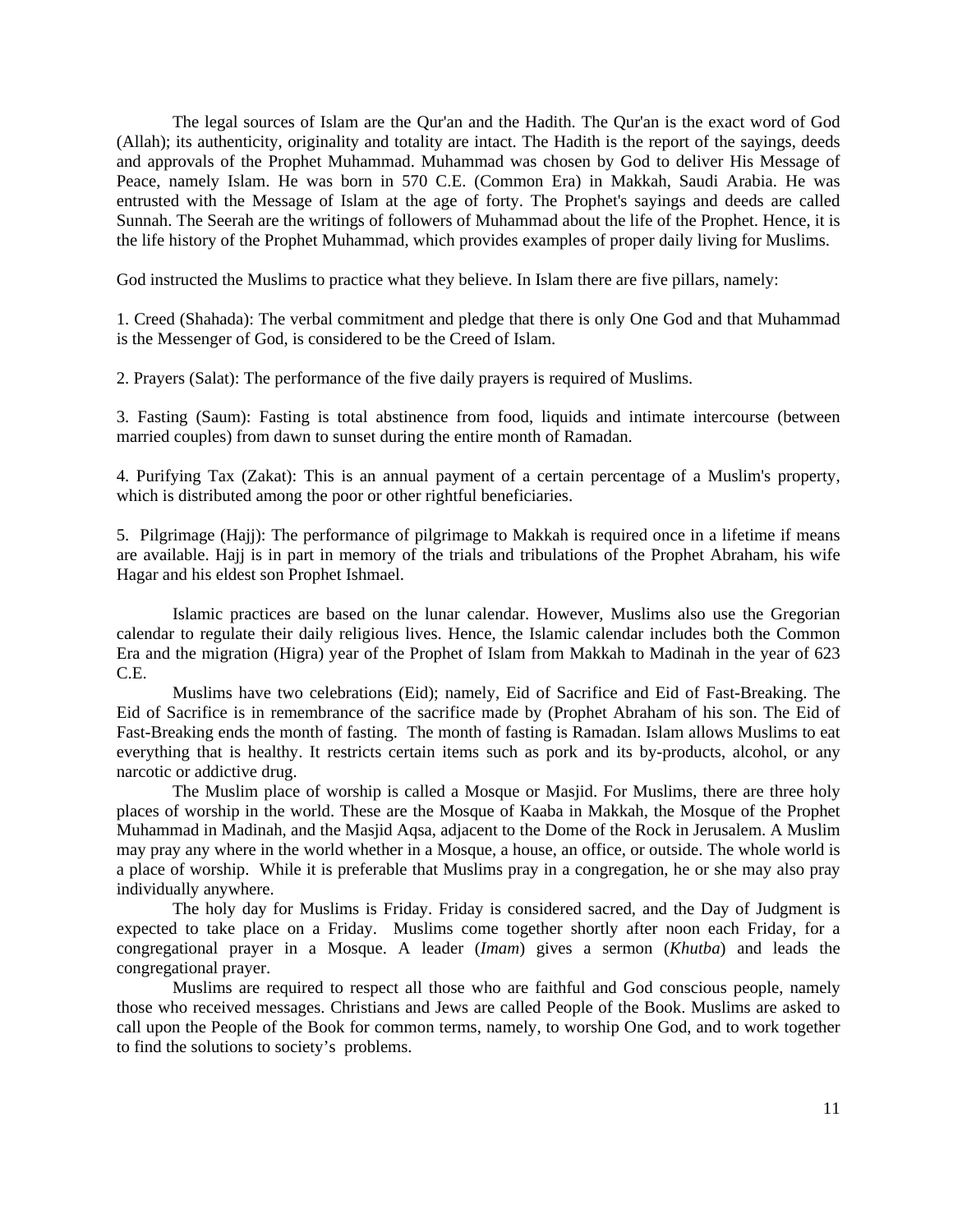Christians and Jews lived peacefully with Muslims throughout centuries in the Middle East and other Asian and African countries. The second Caliph Umar did not pray in the church in Jerusalem so as not to give the Muslims an excuse to take it over. Christians entrusted the Muslims, and as such the key to the Church in Jerusalem is still in the hands of the Muslims. Throughout the Muslim world, churches, synagogues and missionary schools were built within the Muslim neighbourhoods. These places remained protected by Muslims even during the contemporary crises in the Middle East.

## **Part I: Woman abuse from an Islamic Perspective**

#### *1.1 Women's Rights in Islam*

The main ideology of Islam with regard to the status of women is that women should be equal to men in rights and responsibilities. This is reflected in the marriage contract that necessitates the consent of both the bride and bridegroom. The two contracting partners have equal rights to continue the relationship or nullify the contract or divorce. In so far as the man is concerned, this is termed *Talaq* (divorce). In so far as the woman is concerned, this is termed *Khula.<sup>3</sup>* Islam outlines detailed rules concerning the building of marriage contracts and subsequently terminating them.

Islam has endowed upon women several rights. Some of these rights are: to retain her maiden name after marriage and to maintain and carry out her financial or business income independently **"***Dhima Malia***".** Islam also allows women to keep their nationality, keep custody of children after divorce and it obligates the husband to pay alimony (family support). There are several versions in the Qur'an and *Hadith*<sup>4</sup> that stress on the rights of women. The following section clarifies the causes of the overlapping cultures of the Muslim countries with the teachings of Islam with regard to women 's Rights.

## *1.2 Religious Teachings versus Cultural Endowments*

The status of women and their relationship with men and the family remains a controversial issue in the lives of Muslims. In current practice, the teachings of Islam have been mixed with what has been inherited from the accumulated cultures through the centuries. For example women in Saudi Arabia are not allowed to drive cars. This prohibition is justified by deploying a particular interpretation of Islamic texts. The Islamic scholars in many other Islamic countries disagree with such interpretations. The mixing the teachings of Islam with distinct cultural traditions that exist in Islamic countries is the result of many reasons; some of which are summarized below:

## *A.*

Before the advent of Islam, 1400 years ago in the Arabian Peninsula that used to be occupied mainly by tribes and nomads, the major occupation of the inhabitants of these regions was raising cattle, business and invasion of other tribes. Men used to carry most of these works. The role of women was basically limited to offering sexual pleasure for men and raising children. Some tribes in these regions became famous for degrading women in the marriage relationship. This is reflected in the practices of absolute polygamy, the forced marriage of women captured during war to her conqueror, the right of the eldest son to inherit

<sup>&</sup>lt;sup>3</sup> Right of women to divorce her husbands, in Islamic right( Shariaa).

<sup>&</sup>lt;sup>4</sup> The term applied to the reports of the prophet Muhammad's words and actions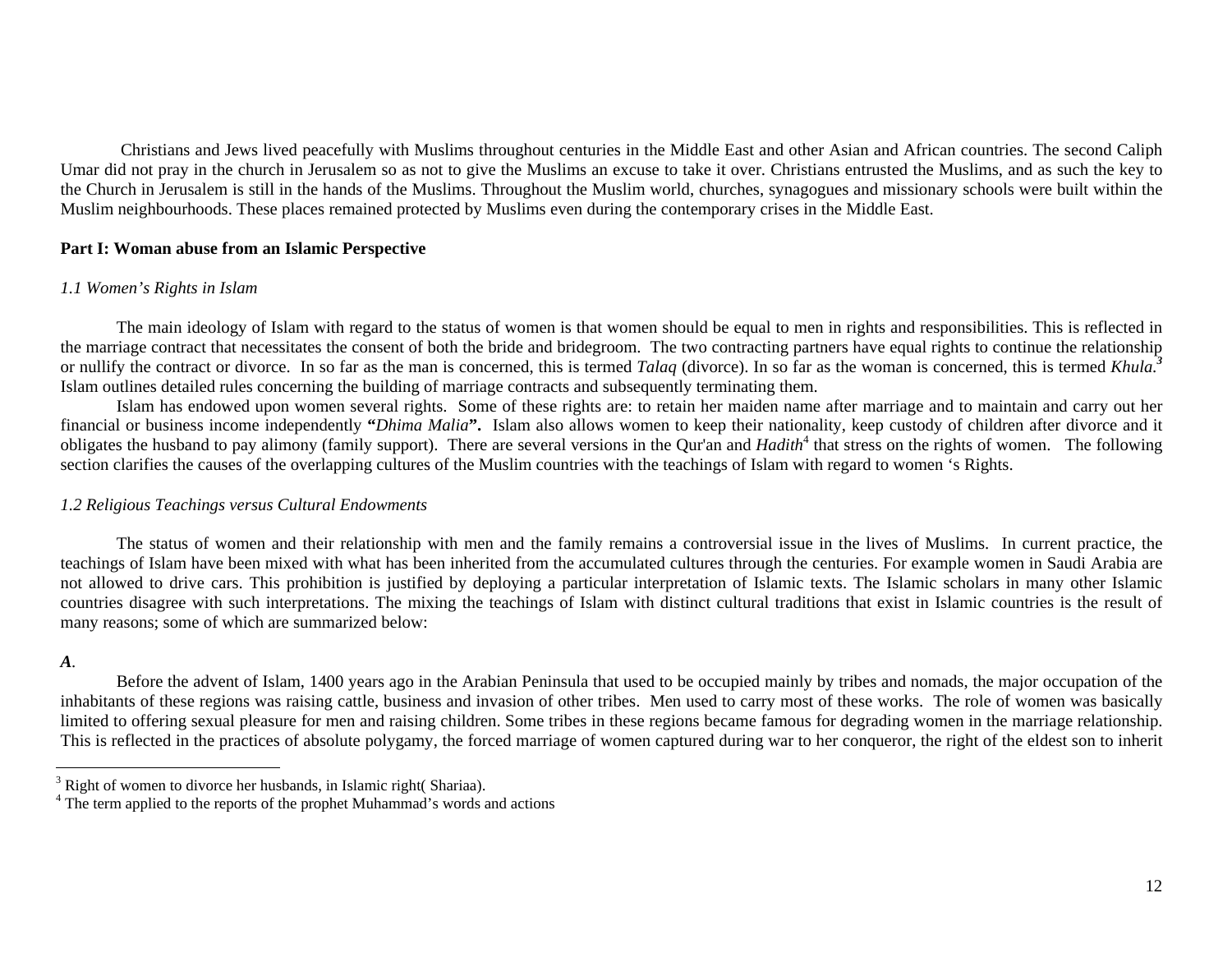his father's wife, as she is viewed as one of his father's assets. There were other traditions attached to marriage that could permit the husband to offer his wife for a short period for the guest or lending her to one of his friends during the period of his absence. Although Islam came with progressive ideas that give more freedom and better status to women, yet some of the tribal traditions of the people of the Arabian Peninsula were integrated as part of Islamic heritage.

# **B.**

With the spread of Islam in other cultures, the Qur'an was interpreted according to the cultures where Islam prevailed. For example, during the Ottoman Empire, Turkish cultures and traditions were enforced as part of the Islamic culture with regard to the relationship between couples. Segregation of women from men was enforced during the Ottoman Empire as a part of the Islamic culture.

# **C**.

Islam did not always develop smoothly but also passed through 'dark ages' characterized by periods of stagnation. During this period the scientific and logical interpretation of Qur'an was suppressed. Thus many backward ideas about women spread and were considered as part of Islamic teachings.

## **D**.

Men were the sole interpreters of the Qur'an. Therefore, the versions related to the status of women in the Qur'an were interpreted in harmony with their interests. We should not forget here what the Prophet has said pointing at his wife *Aisha,* "Take half of the teachings of your religion from her." This clearly shows that women have a right to interpret the Qur'an. However, many Muslims ignore or are prevented from practicing this right.

The above-mentioned ideas show how Islam acquired different traditions that were incorporated into Islamic religious teachings. This was consolidated through two main ways: the first one is a socialization process whereby the discrimination of females is stressed since childhood by giving greater roles to the boys and ignoring the role of girls. The second one involves the enforcement of these ideas by passing legislation that limits the freedom of women and their roles in the family and society. This is seen in some of the articles on personal status laws in most of the Arab countries that ignore the rights of women. Some examples include depriving her from having the right to divorce her husband, and forcing her to obey her husband. Muslim clergies still differ on these issues; especially that wives must obey their husbands. Some are of the opinion that it is the right of the husband to charge his wife and the wife is obligated to obey. A wife disobeying her husband results in punishment that leads to her forced obedience or depriving her from family support. Others are of the opinion that marriage is a partnership that is based on the good treatment of each other. Those of this opinion reject the idea of absolute obedience.

Mohamed Fathi Nageeb<sup>5</sup> summarizes that the inherited cultures have influenced the formulation of laws in the Arab countries due to the equal status given to non-negotiable Qur'anic tenants and the negotiable rules and Islamic law (Sharia<sup>6</sup>) defined by clerical interpretation. Therefore much of the legislation

http://www.amanjordan.org/womenand law.

<sup>5</sup> Nagib, Mohammed Fathi, (2001). *The effects of the marriage contract on the Arab legislation regarding to the personal status.*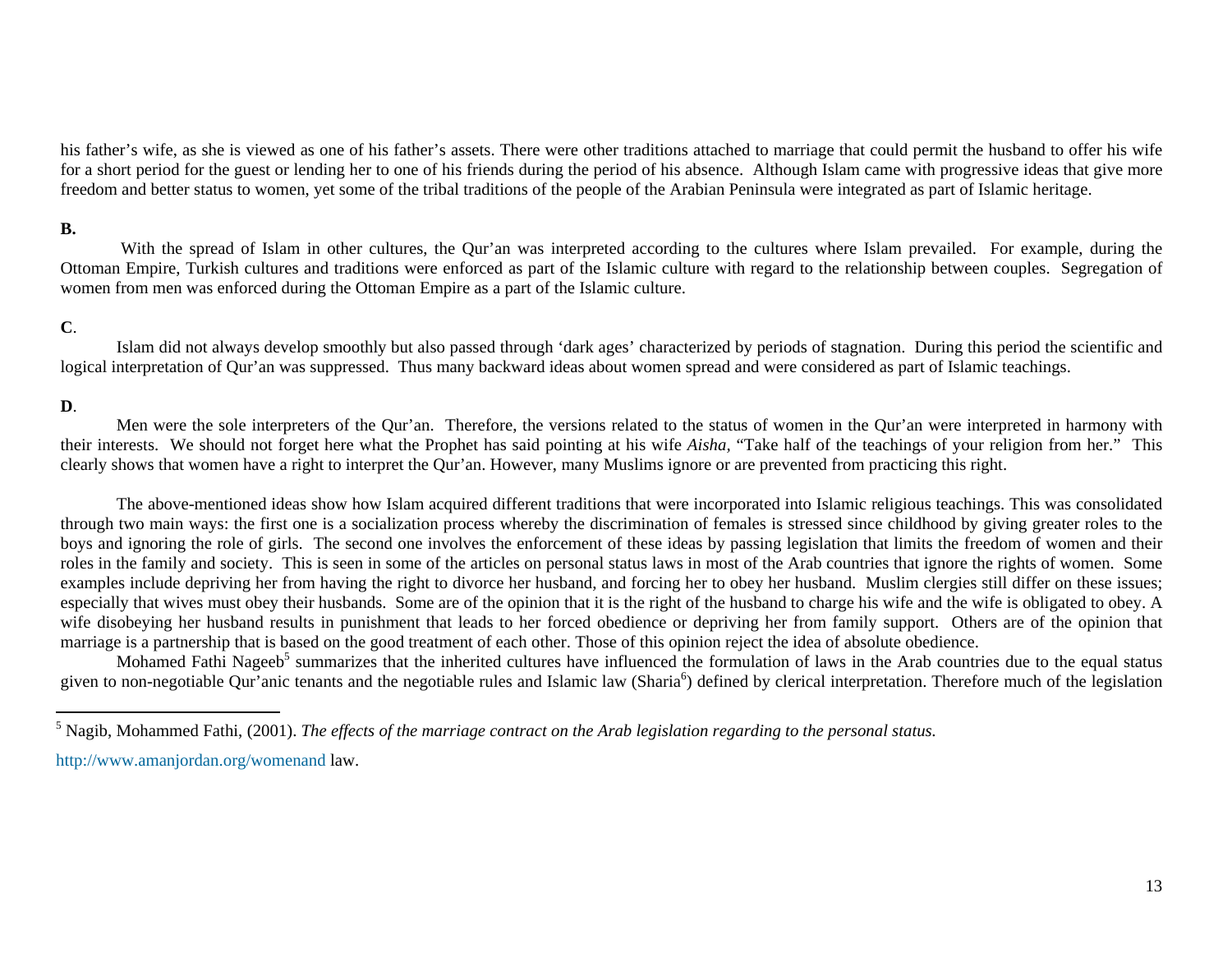related to the family and women in most Arab countries based on the Sharia, are considered nonnegotiable rules even though these are not derived from Qura'nic versus, but emerge out of interpretations. We can therefore summarize by saying that the legislation that restricts the rights of women result from the way the Qur'an was and continues to be interpreted and manipulated by various cultural traditions.

In conclusion, it is clear that Islam rejects the abuse of women and views the relationship between husband and wife as one based upon equality in rights and responsibilities. The abuse of women is distorted and downplayed in Arab countries by manipulative interpretations. This stems from the continued influence of traditional Arab culture that relies on deliberately patriarchal interpretations of the Qur'an, coupled with some political legislation that unjustly restricts the rights of women.

#### *1.3 Response of the Arab Societies towards Women Abuse*

Arab societies in general view and deal with issues related to the abuse of women within the framework of the family. This framework is defined according to old traditional cultures on the pretext that these views are in conformity with the Islamic teachings. In the past ten years, some non-traditional views emerged. These views put the issues surrounding the abuse of women into public forum. The development that took place in the media has played an important role in bringing these issues to light, especially the live programmes that are presented as talk shows on the television. These programmes allowed women to call and interact during the program with issues that were previously considered taboo. The following clarifies the response of Arab countries with regards to these issues.

# *1.4 The laws of Arab countries and the abuse of women in the family*

Most of the Arabic laws incorporate articles that discriminate against women especially with regards to issues related to divorce. These laws deprive women of their right to get divorced. Tunisia serves as an example, as it is the only Arab country that gives women the same rights as men when it comes to divorce. This year Egypt included an article in its Personal Status Law that gives women the same rights as men to seek a divorce. Most of the laws in Arab countries incorporate articles related to obedience, this means wives are obligated to obey husbands. In cases of disobedience, the wife is forced by law to return to her husband against her will. Laws in Arab countries may also incorporate articles that legally absolve persons who commit murder against female members of the family suspected of adultery. Also, legal codes in Arab countries do not include procedures that protect women from domestic violence.

# *1.5 The Role of Society to Combat of the Abuse of Women*

In the past five years, human rights organisations in Arab countries started to focus their programmes on issues related to the abuse of women. These activities centre mainly on raising social, legal and religious awareness to encourage society to fight against the abuse of women. In addition to this, these

 $6$  The rules by which Muslim societies have been governed throughout centuries (Islamic right)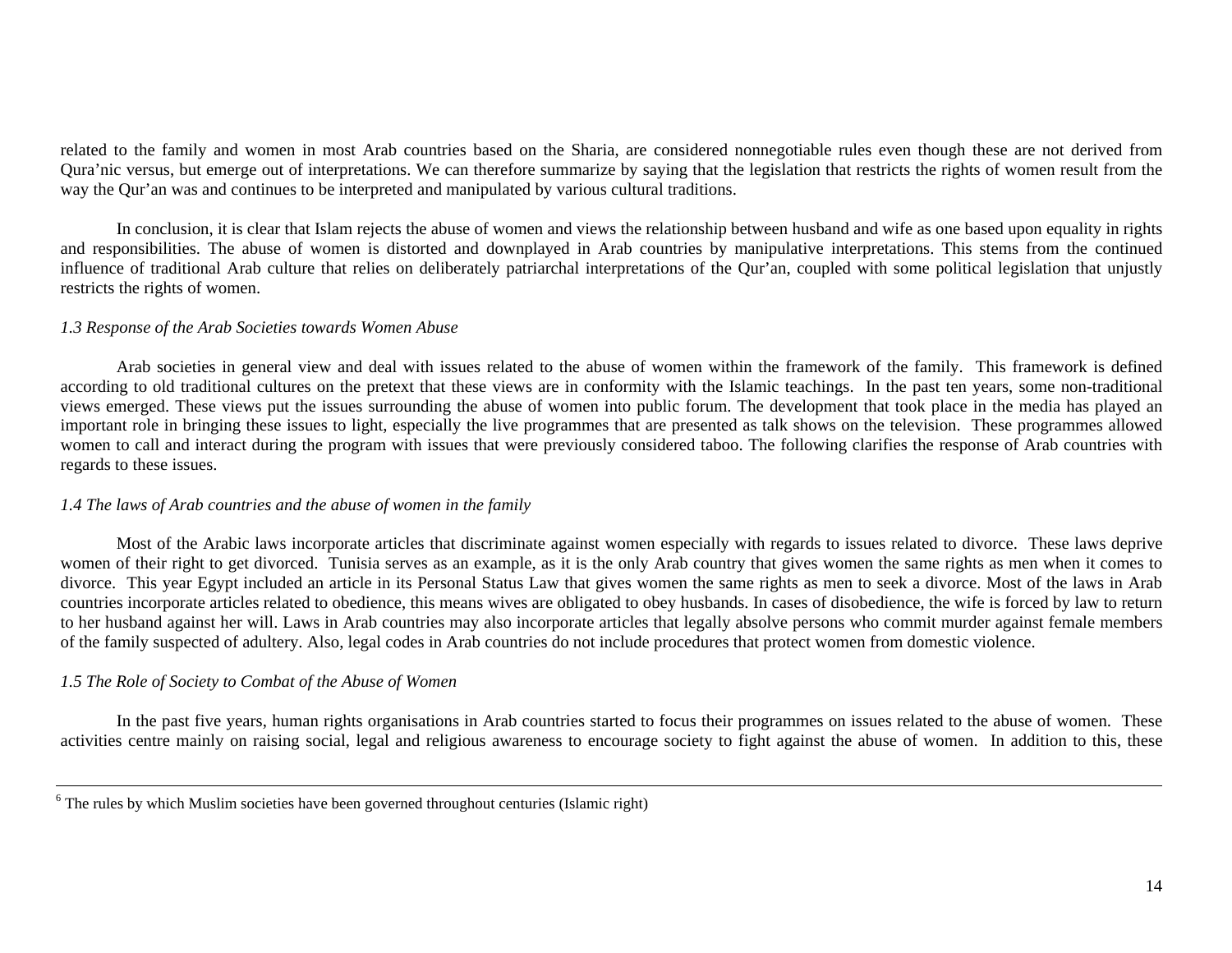organizations also focus on capacity building and personnel training. These organizations use several means to counter violence against women such as the media, the Internet, the mosques, etc.

Jordan is one of the Arab countries considered a pioneer in combating woman abuse. Jordan has developed policies aimed at swaying public opinion against the abuse of women and has encouraged different initiatives in this regard. One of the most significant activities that appeared in Jordan is the one related to combating honour killings that got full support from the Royal Family. Jordan for example has hosted the Regional Workshop on Honour Killings in June 1999. The outcome of this workshop meeting was the formation of a regional network to combat honour killings.

Further governmental and non-governmental agencies in Jordan also formed several institutions concerned with the protection of women and children from domestic violence. As examples, the Department of Family and Child Protection was established in affiliation with the Ministry of Interior and the Jordanian Women's Union recently established shelters for the first time.

Recently, a website called *the Arab Centre for Information and Resources for Violence Against Women* was constructed by a non-governmental organization. In spite of the humble resources available to human rights organisations in Arab countries, steady steps have been made especially in the area of raising awareness of women abuse and rallying public opinion against it. Men and women work together in these organizations to struggle against the abuse of women.

These activities are not only limited to liberal Arab countries such as Tunisia, Jordan, Lebanon and Egypt, but have also extended to include other conservative countries such as Yemen, Saudi Arabia and the Gulf countries. In Yemen, for example, many non-governmental organizations have come into existence to fight the abuse of women in spite of the resistance met by traditional forces. Some official newspapers in Saudi Arabia have also started talking openly of the incidence of abused women in the Kingdom. Some centres have been established to help abused women in the Kingdom.

In conclusion, it is encouraging to see that in spite of strong opposition by traditional conservative forces to the initiatives of human rights organisations in Arab countries, the societies of these countries have started responding positively. The Arab public has begun to discuss the issues surrounding the abuse of women within the family publicly.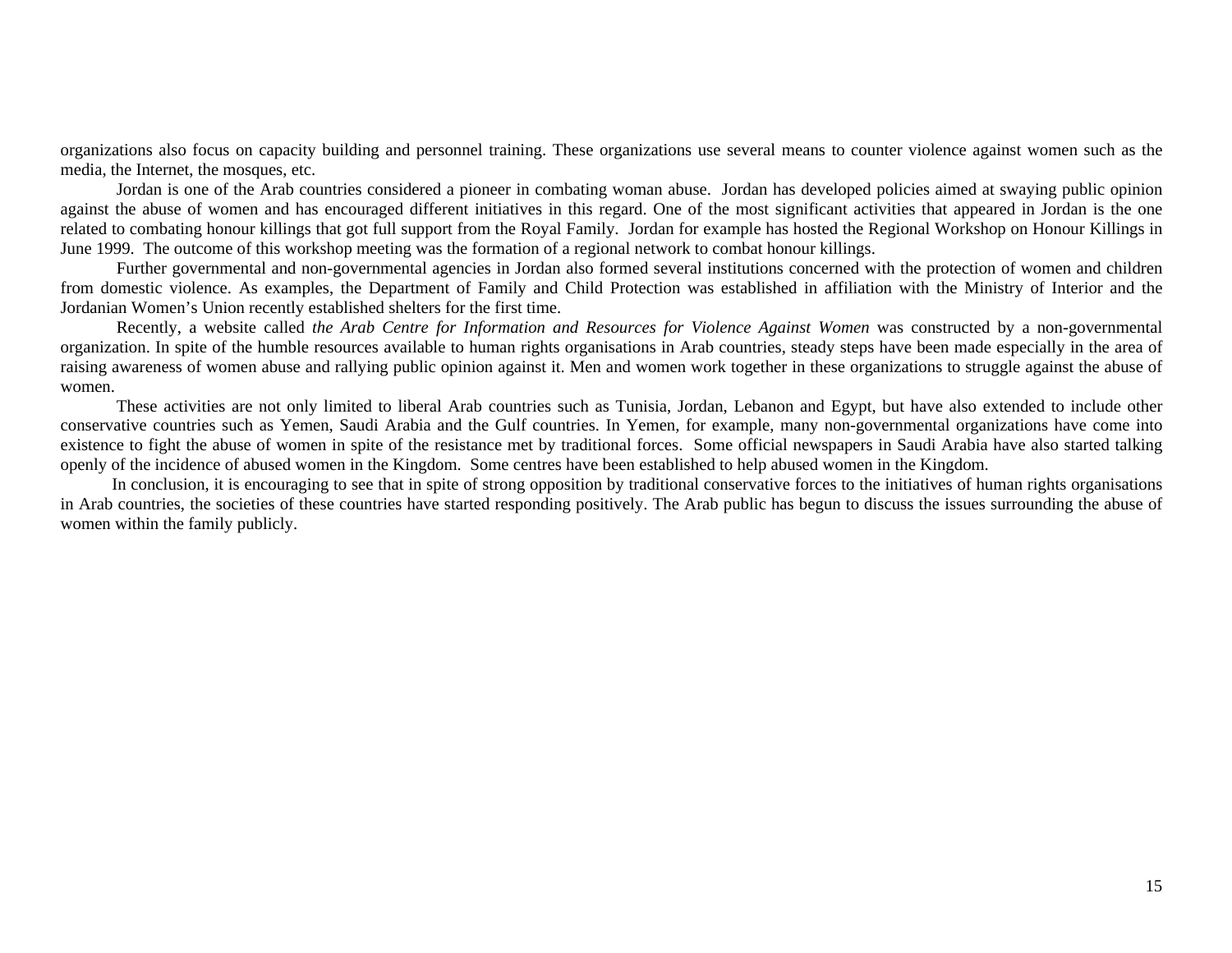### **Part II: Methodology**

#### *2.1 Data Collection:*

For the purpose of this study, interviews and focus group discussions were conducted in the Arab Muslim community. Key informants such as the Imams of the two mosques in London were interviewed. The topics for the interviews and the discussion groups dealt with understandings of women abuse in the family, reasons for women abuse, dynamics of abused women towards violence, the extent to which facilities provided by the women abuse agencies are used, and with views towards the Canadian justice system on the issue of women abuse.

The interviews and the focus group discussions began with questions seeking to understand the nature of problems facing Arab immigrants to London. This was followed by an exploration of the issues of domestic violence in Arabic speaking Muslim families. The participants were candid and cooperative. The focus group discussions took place at Wheable, the Centre for Adult Education and at the Centre for Research on Violence Against Women and Children as well. Each session lasted approximately 2 hours.

In addition, representative of various local agencies in London were interviewed to gain further insight and knowledge. Key informants included staff from the following agencies: the Women's Community House, Women Battered Advocacy, the London Police, Sexual assault centre, Victim Witness Assistance, the London Inter Community Health Centre, ESL Centre, Across Languages, Changing Ways, the Cross Cultural Learner Centre, Success Resources London, the centre for children and family in the justice system, and the Centre for Research on Violence Against Women and Children.

The purpose of these interviews was to determine the current levels of service utilisation by Arab Muslim women, to explore the experience of London agencies with providing services to this particular cultural group and to develop suggestions for program and outreach strategies. An extensive literature review about Islam's position toward woman abuse was also conducted. The aim of this study is to provide a better understanding of the situation and context of violence against women in Arab communities, including religious and cultural issues associated with transition to Canadian society.

#### **2.2 The Arab Muslim Community in London**

There are about 35,000 Muslims in London, Ontario. The Arab Muslim population is about 10,000. Arab Muslim's in London come from such diverse countries such as: Lebanon, Iraq, Jordan, Palestine, Syria, Sudan, Yemen, Egypt, Kuwait, United Arab Emirates, Saudi Arabia, Algeria, and Morocco. In addition, there are ethnic groups like the Kurdish who come mainly from such countries as Iraq and Syria and speak Arabic alongside their first language (Kurdish). Somalia is a member of the Arab League, and there is a big Somali population here in London. The study excluded Somalis, because Arabic is not their first language. Arab immigrants came to Canada for many different reasons. Some families came independently for work or business. Others arrived as refugees because of civil war or due to an unfavourable change in government in their countries. The challenges Arab families face integrating in Canadian society differ depending on the reasons that led them to immigrate. Some families lost everything before arriving in Canada, including many of their relatives. The trauma of such losses is difficult to forget and add to the stress of adjusting to a new social environment. The structure and content of family life for immigrant's from the Arab world in Canada is strongly influenced both by the problems they have left behind and by the many challenges related to the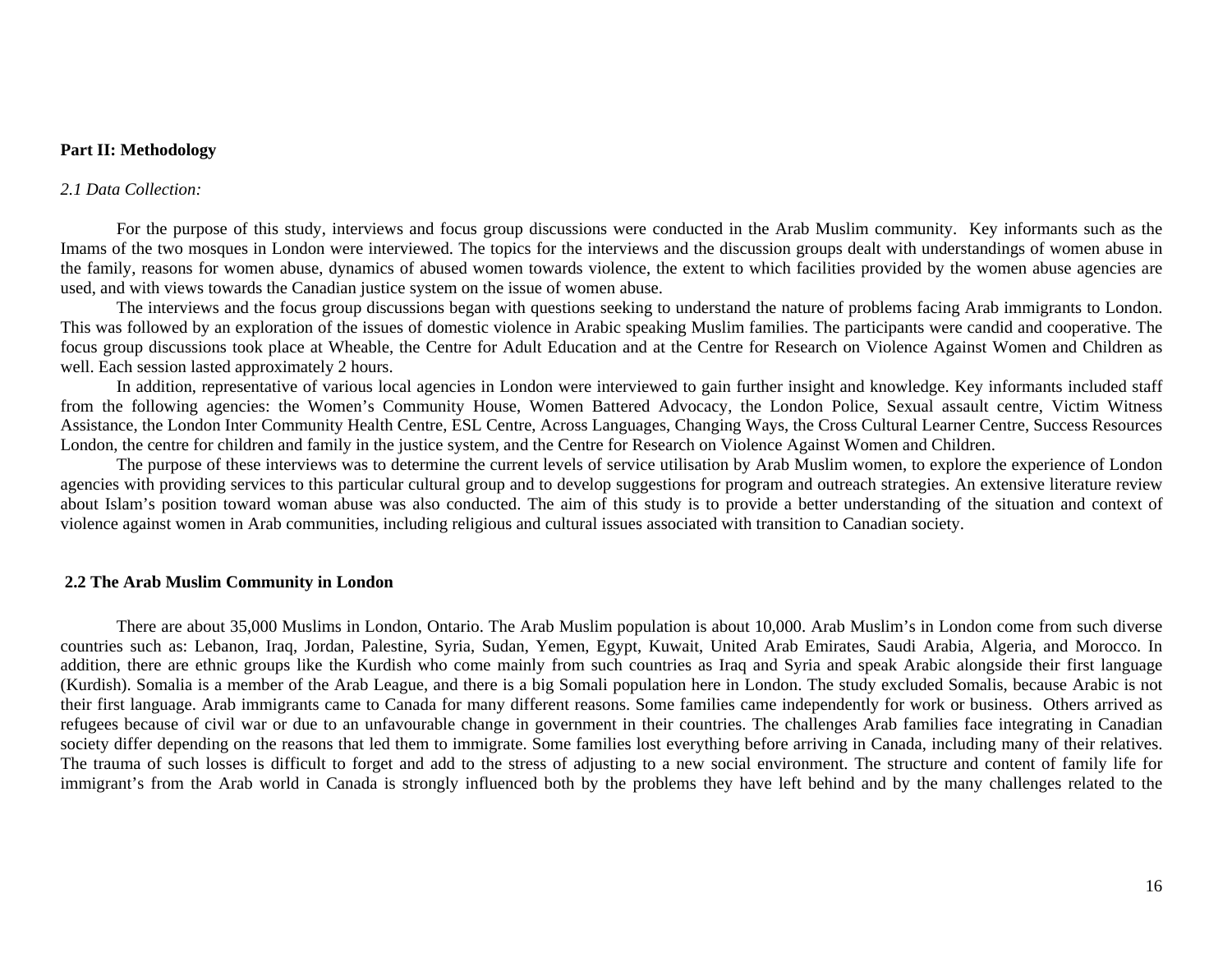adjustment process in Canada. Often the lack of proficient English language skills, differing levels in the quality of education and unrecognised qualifications add barriers that make the process of adjustment and integration rather difficult.

## **Part III: Women Abuse from the Point of View of the Arab Muslim Community in London**

As mentioned above several interviews were conducted with several Arab males and females residing in London, Ontario. Also, focus group discussions with Arab females were carried out. The results of these interviews and discussions are summarized below:

# *3.1 Women Abuse Concept within the Family*

The opinions and understandings of woman abuse by the male and female participants can be classified into three categories:

*A*. The first category views the concept of women abuse as a Western concept. The issue of violence against women is thought to result from the weak nature of family bonds in Western society and from an absence of religious teachings. As Muslim families are taught to live by Islamic teachings that stress the strong moral bond of the family that enjoys mercies it is felt that there is no place for violence within the family. The group of interviewed Muslim males and females in this category believe that beatings that take place within the family from time to time are merely a component of familial disciplinary actions that do not necessitate the interference of the law. In the opinion of these participants, domestic beatings are not a crime that is (or should be) punishable by law. It should be noted that this view is held by only a very small percentage of the people interviewed.

*B*. The second category is of the opinion that domestic violence occurs in all societies including Arabic and Islamic societies. However, they differentiate between violence that constitutes a criminal offence, such as acts of assault and battery, and cases of 'petit beatings' that women may be subjected to by husbands and that do not have any serious consequence to the health of the women. In addition to that this group doesn't consider other form of woman abuse such as economic and emotional as an abusive behaviour. This group constitutes a **large** percentage of the Arab Muslim community. The views of this group are shared by a large percentage of members of the Arab Muslim community.

*C*. The third category does not make any distinction between types of domestic violence. This group is of the opinion that familial bonds do not serve as an excuse to commit violence against women. Their understanding is that Canadian laws exist in order to protect abused women from assault by any man including member of the family. They outwardly reject any justifications, whether cultural or religious, that allows husbands to assault their spouses. The number of individuals constituting this group makes up a small percentage of the Arab community in London.

*3.2 Reasons of Woman Abuse within the Family*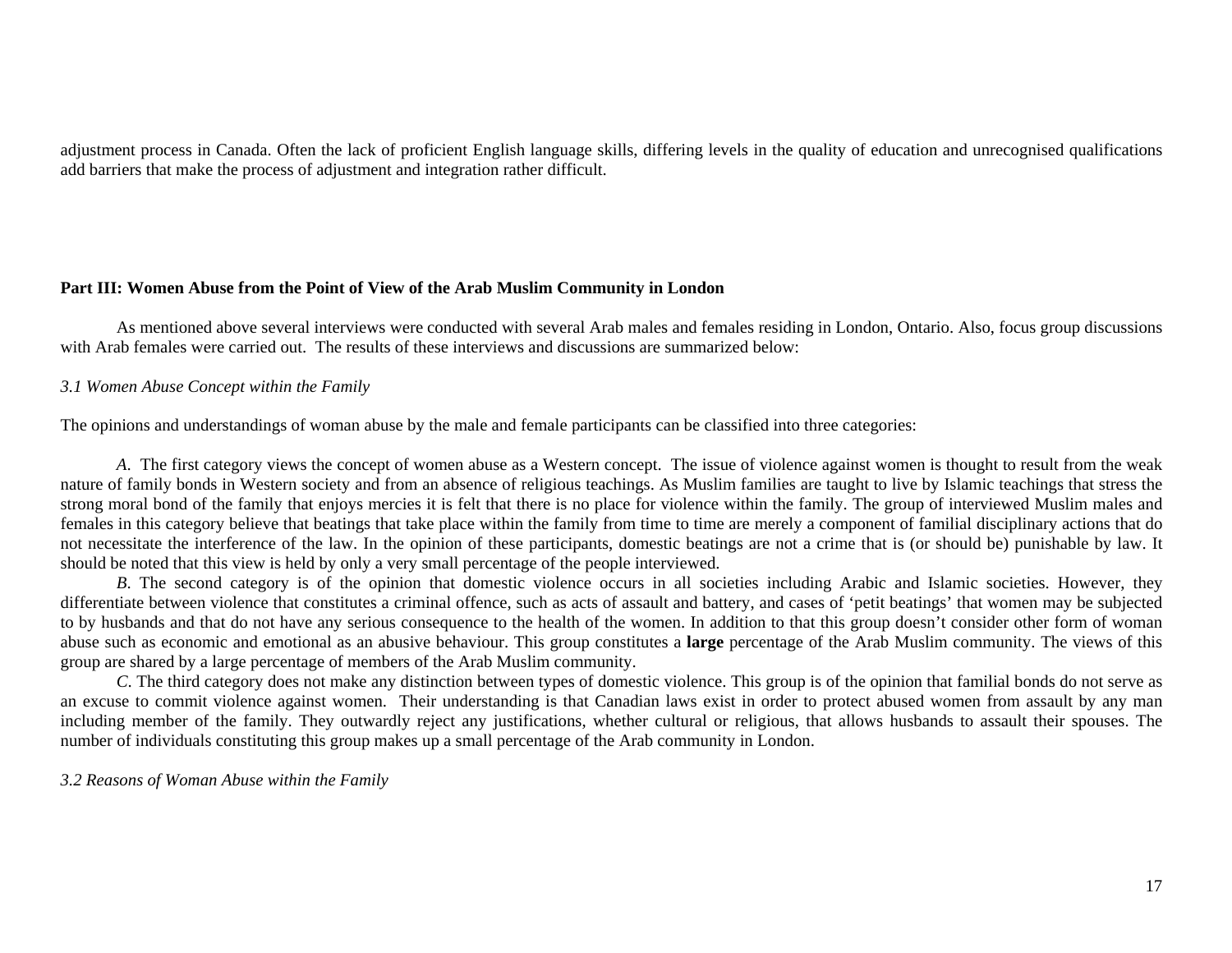The difficulty of the new social and economic environment for immigrant Arab families may lead to a situation in which the husband no longer feels he is able to provide for his family as he once used to. These feelings may be exacerbated as women join the labour force in Canada to help supplement or even fully earn the family's income. Some men may feel that a lack of social and economic success in Canadian society weakens his image within the family and his community, and presents him as a man not capable of providing for his family according to the customs of his home country.

Feelings of failure may lead to an internal conflict for the husband, at which point he faces two possible options. One option is for the husband to change his notions of what constitutes proper marital roles and accept his position as a partner within the marriage rather than leader. Such a move involves a redefinition of the concept of manhood once nourished and practiced. The author of this study feels that most men will find it difficult to embrace a marital relationship based upon notions of partnership. Instead, many men feel more comfortable holding onto traditions that associate manhood with strength and control. Domestic violence tends to occur most often in families where the husband finds it difficult to let go of old patterns of marital interaction and gender expectations.

As mentioned above, men are brought up not only to be the breadwinner but also to ensure that cultural and religious traditions continue to guide family life. As the husband perceives and feels his status within the family diminish, he may become more concerned about maintaining and enforcing traditional cultural roles within the family. As frustrations within the husband begin to build, the husband may find it easy to lash out against his wife and to punish her for supposed transgressions from the cultural role she is meant to play. This sort of popular reasoning pushes the blame of domestic violence onto women themselves. Within this male biased framework, the behaviour of women becomes responsible for accounting for the violent behaviour of men. In this respect, the reasoning of Arab men for their own violent behaviour does not differ from the justifications of abusive men in society generally.

From the interviews conducted, it is clear that many participants feel that abused women themselves bear the responsibility of violence because of their supposed disobedient behaviour. The participants of the interviews indicated that they felt that while husbands feel strongly about maintaining traditional family roles and obligations women on the other hand feel empowered to act differently or 'selfishly' because the Canadian legal system is in her favour. Thus, popular reasoning within the Arab community holds that women begin to betray their obligations to the family because of their awareness of the protection they receive from the legal system. Such understandings distort the realities of domestic abuse. In this situation, the husband gains the sympathy of the community and not the abused woman because people feel that it is the wife who has failed to live up to traditional obligations. Therefore, when abused women refer to community leaders for help and guidance oftentimes she will not find a sympathetic support system.

In conclusion, most of those interviewed for this study from the Arab Muslim community feel that woman abuse arises out of the frustrations and disappointments of husbands finding themselves unemployed or underemployed, and from the so-called 'disobedience' of wives and their reliance on Canadian legal protections and rights. It must be recognized that such reasoning by participants is distorted in order to serve the purpose of providing the husband with legitimate grounds for domestic violence.

#### *3.3 The Dynamic of Abused Women towards Violence*

The great majority of the women interviewed are of the opinion that most abused women in the Arab community do not refer to legal or other agencies, but prefer to remain silent and bear the violence to which they are subjected. If the violence persists and is repeated women may react by discontinuing communication with their husbands, by seeking help with relatives either in Canada or their home country, or occasionally by approaching family friends in the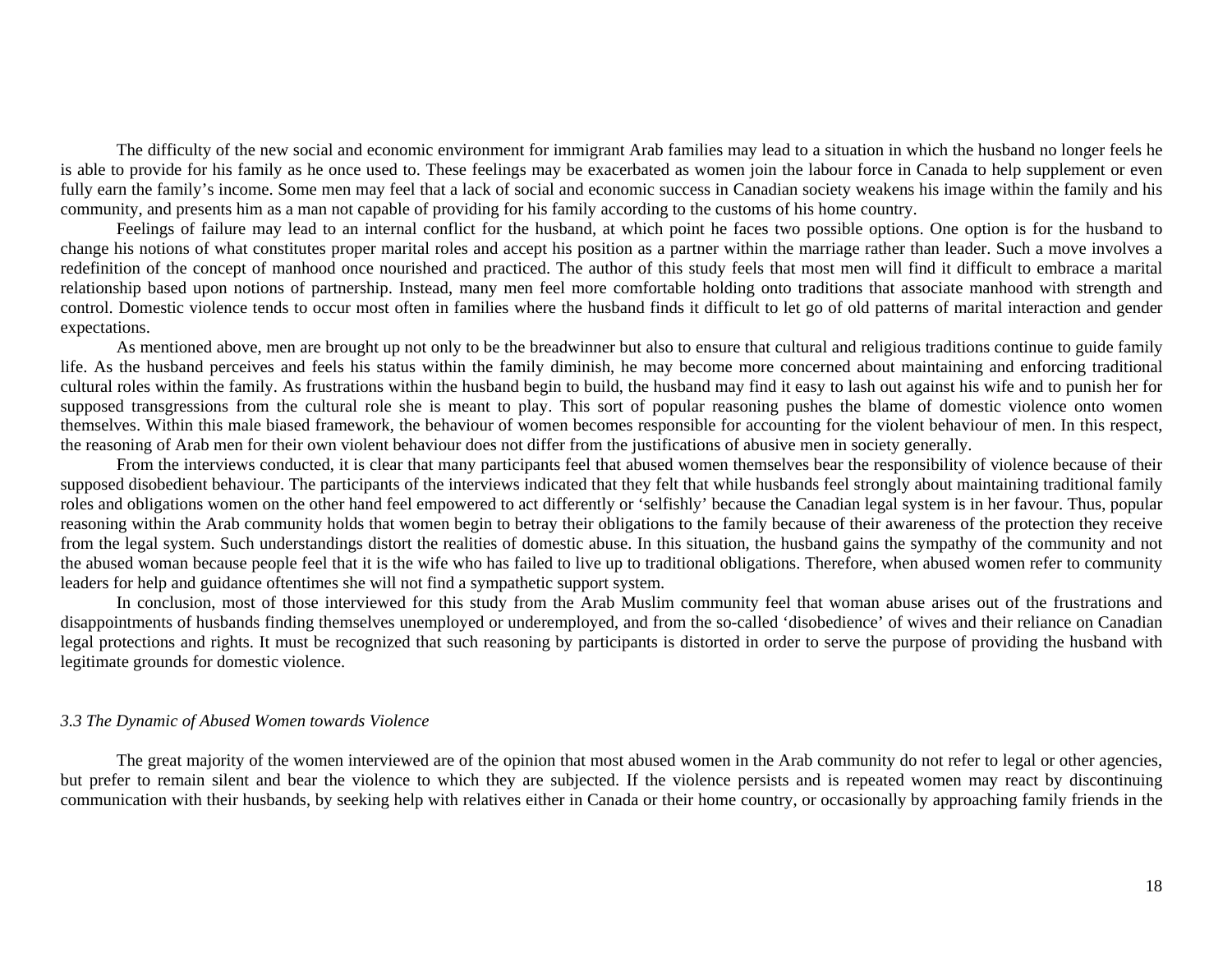community or neighbours. When these efforts bear no result only then do women consider seeking advice from the Imam. Approaching the Imam for guidance and solace can be a dangerous move since their actions might be easily exposed to their husbands if the religious community structure view acts of violence against women as acceptable private behaviour. According to the women interviewed very few of the women suffering abuse refer to anti-violence agencies such as the police and women's community agencies. Many Arab Muslim women believe that seeking out the help and protection of existing agencies serving society constitutes a measure of last resort after all familial and community routes have been exhausted.

The large majority of abused women in the Arab Muslim community refrain from approaching anti-violence agencies because they are taught to hold the view that making use of such agencies and publicizing private disputes constitutes a breach of the marriage contract. In seeking out mainstream social agencies, women may subject themselves to a loss of status and respect within their community and within their family in particular. Thus, some of the barriers that prevent women in the Muslim Arab community who face domestic violence from seeking out help from service providers include: their ignorance of the type of services available, false or incomplete information about social agencies and the help that they provide and such social factors as isolation and insufficient English language skills.

#### *3.4 The Use of Social Agencies*

Most of the individuals (male and female) interviewed revealed that their knowledge of services for abused women is limited and vague. Many believe that these agencies only provide shelter. Their knowledge of agencies and their services is not based on firsthand knowledge but, rather are based often are based upon what they have heard from people in their community. Such information is frequently based upon certain stereotypes. Only a limited number of those interviewed have positive attitudes about agencies that provide services for abused women. However, a small number of interviewed women mentioned that the existence of such agencies has helped save the lives of many women in the Muslim Arab community. Furthermore, the courage of some women to seek help with social service agencies has lead many men to change their attitudes fearing that they will face the law and lose their children and wives.

The negative view that much of the Arab Muslim community has acquired about shelters is a major obstacle that leads abused women not to seek out the help and protection of these shelters. Negative notions and understandings of the shelter and social service system are spread by men and traditional elements of the Arab Muslim community who believe that such services and protections serve to weaken or destroy Islamic family values. It should also be mentioned that very often men have the consent of their wives to represent them and to act on their behalf in many formal administrative matters and that men generally take charge of bureaucratic and legal affairs. Allowing husbands this sort of representative authority means that women remain ignorant about much of the content of Canadian laws and are frequently unaware of their legal rights. Since many Arab Muslim women have limited interaction with formal social and legal institutions in Canadian society many are uninformed of the social supports available and are forced to rely upon information provided by husbands. Many of the interviewed people strongly argued for the need of service providers to understand the cultures and attitudes of Arab Muslim communities and to be more culturally sensitive.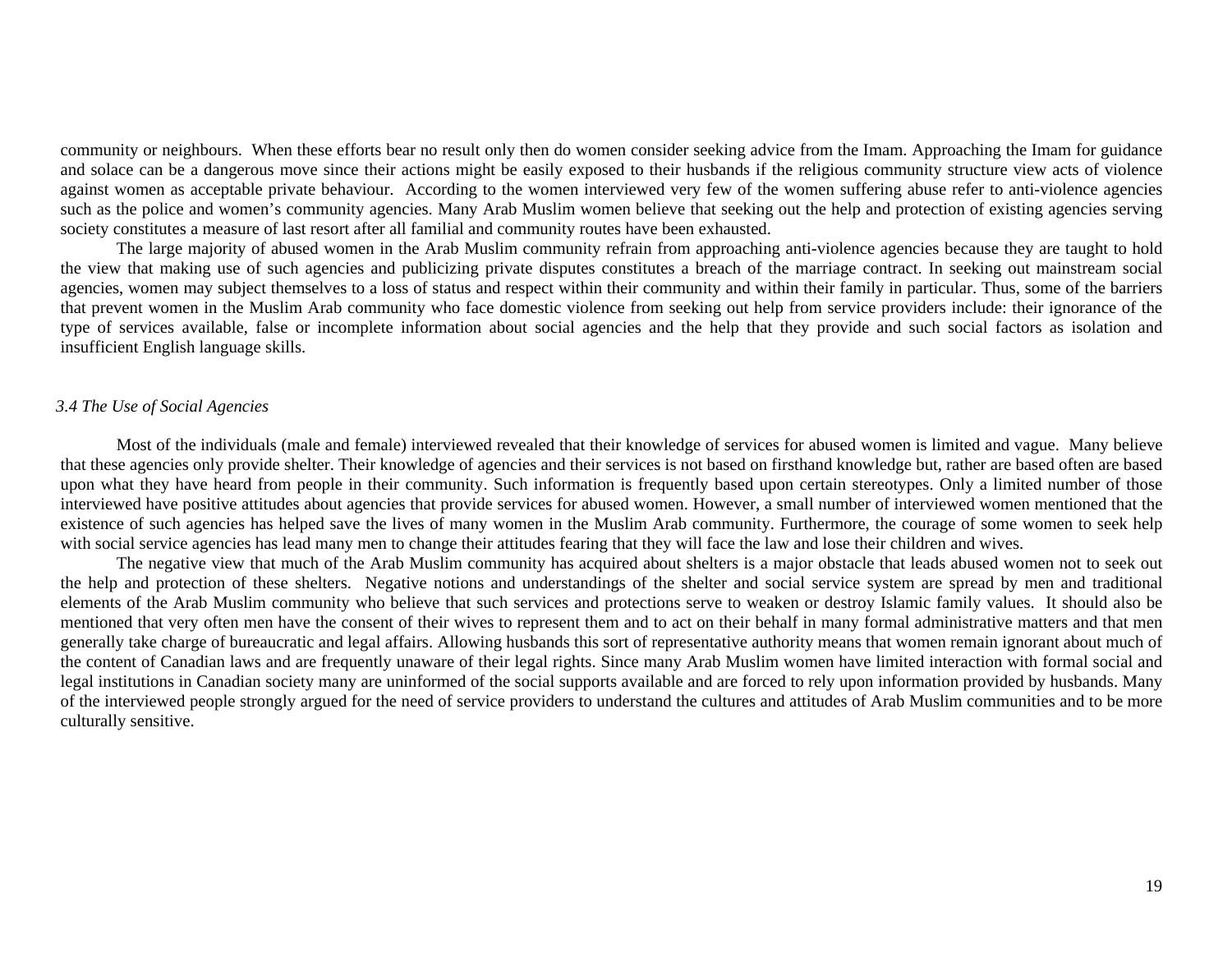#### 3.5 The Views of Participants towards the Canadian Justice System and Actions on Woman Abuse

An analysis of the discussions with those interviewed revealed that most are uninformed about the Canadian justice system and legal actions on woman abuse. The main source of knowledge of the law and woman abuse stems from what they learn from members within their community. Many of these beliefs are reinforced when people of the Arab Muslim community learn that individuals from different cultural communities share their views and opinions. Generally, many in the Arab Muslim community hold the opinion that the justice system and legal actions on domestic violence interfere in family matters that are internal affairs.

The views of participants towards the Canadian legal system and actions on woman abuse can be classified into three categories:

- *1***.** Those that believe that the Canadian justice system contradicts Arab traditions and Islamic values
- *2.* Those that believe that the Canadian justice system should provide protection to women from domestic violence

*3.* Those who feel that the content and objective of Canadian laws are not in contradiction with the teachings of the Koran when it comes to women's rights and the protection of women from violence, whatever the source of threat may be. However, they also point out that the manner in which the law is often implemented does not give due consideration for cultural sensitivity.

 It is important to underline the point that the negative attitudes of those interviewed towards Canadian laws and the legal system should not be understood in isolation from their experiences with and conceptual understandings of the legal system in their home countries. Many participants believe that Canadian laws aim to weaken the role of the husband in enforcing discipline and order in the family. The belief that Canadian laws interfere in a manner that works against the family contradicts the content of laws in Arab countries, which give more authority to the husband to control the affairs of the family. This cultural respect for the role of the husband explains why many in the Arab Muslim community remain suspect of the workings of the Canadian legal system. Traditionally in Arab countries husbands are respected for their role as family providers and protectors. For instance, in cases of honour killings, the murder of a female member of the family by a male member, in Arab countries the punishment imposed on the murderer contains sentences of lesser degree, as seen for example in Article 341 of the Jordanian Criminal Code of Law.

 Another reason for the negative attitudes of the Arab Muslim males towards the content of Canadian laws stems from the fact that many simply do not have much contact and experience with the legal system in this country. Most immigrant families continue to live their lives in Canada with a strong emphasis on tradition and custom. Most of the people are of the opinion that the law is unfairly enforced upon the weak members of society and on those who have less influence. In some societies, for example, seeking out justice through the law reflect the weak status of their tribe or social background.

 Thus, one can deduce from the different attitudes of those interviewed that their views on the issue of the woman abuse are influenced greatly by their understandings of justice gained from their home countries. Since the content of laws in Arab countries is biased towards males, many of the interviewed carry negative attitudes towards the values of gender equality entrenched in Canadian laws. Therefore, raising the level of legal awareness in Arab communities in Canada is of great importance in the fight for the prevention of women abuse.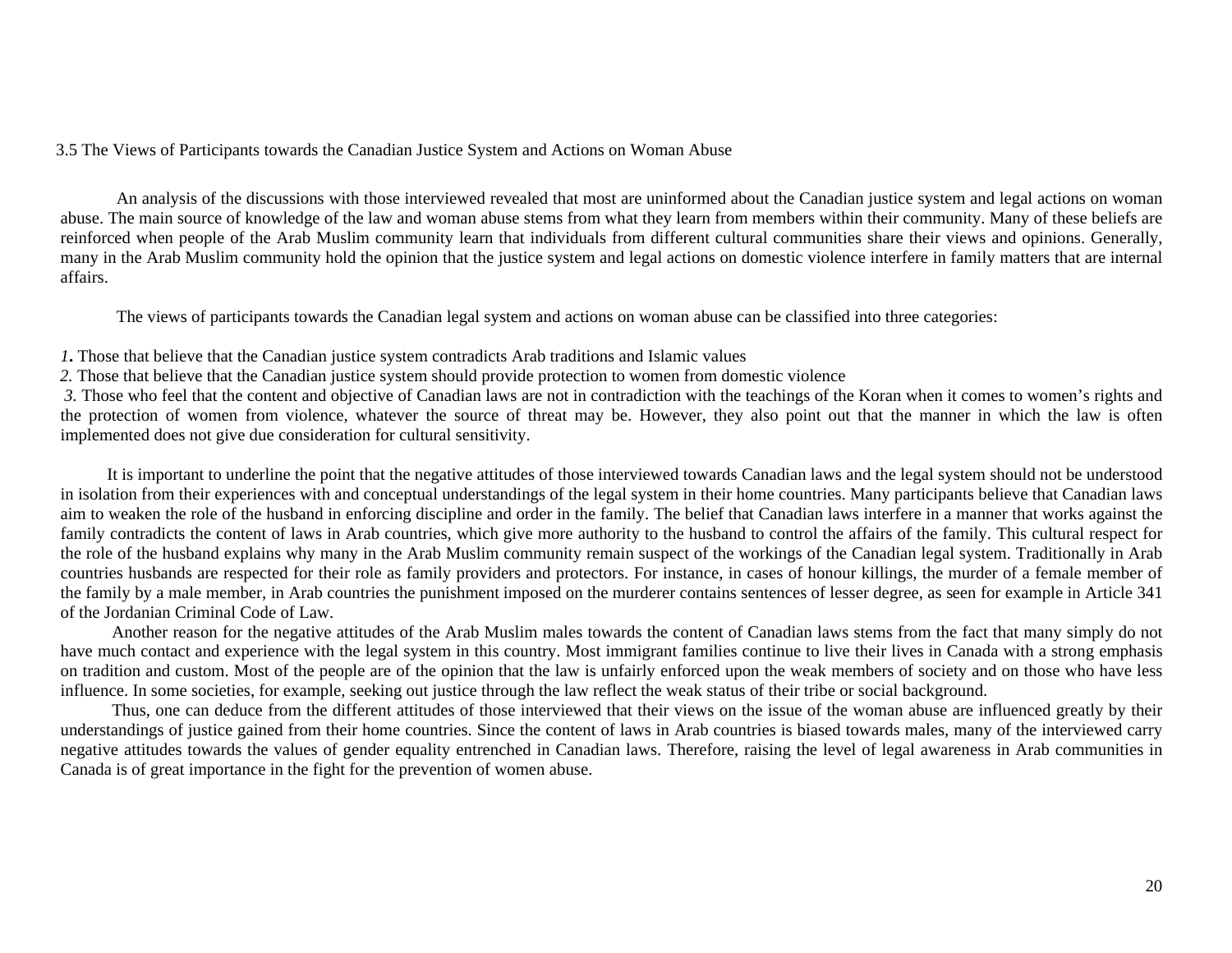#### **Conclusion:**

This preliminary study is a product of the cooperation between the London Muslim community, the anti-violence agencies in London and me. For the first time a discussion about this very sensitive issue within the Arab Muslim community has been initiated. This first impression reveals that Muslim community leaders are aware of the necessity to work on the issue of woman abuse in collaboration with anti-violence agencies in London, Ontario. A plan for future collaboration between the Arab Muslim community and London service agencies will be tackled as an important next step.

The literature review with respect to the position of women within Islam and the issue of woman abuse showed that Islam respects

women's rights and does not permit husbands to abuse their wives. In Islam, the marital relationship is viewed as a partnership between two people with equal

rights and responsibilities. Therefore, it is important to stress here that Islam does not tolerate violence against women and that unequal gender relations in some

Arab and Muslim are a reflection of cultural practices that predate Islam. Many of these societies are still tribal and patriarchal, and emphasize the dominant role

of men within the family and the society. In fact, there are no essential differences between the teachings of Islam and the Canadian justice system with regard

to woman abuse issues, in that both prohibit violence against women.

The results of the interviews and the focus group discussions show that understandings of woman abuse used by participants of the group discussions play a key role for comprehending the barriers that prevent abused women in the Arab Muslim community from accessing social services. For many the issue of woman abuse refers only to violent action that results in serious physical harm. Other forms of woman abuse such as emotional, financial and 'light' physical abuse are frequently excluded from definitions of woman abuse held by participants from the Arab Muslim community. This indicates that the husband's dominant role within the family continues to be viewed as acceptable and normal in a large section of the Arab Muslim community.

Based upon the situation described above it is clear that it is very difficult for women in the Arab Muslim community who experience an abusive relationship to ask for outside help from places such as woman abuse agencies. Many women may find it easier to remain in the abusive relationship rather than seeking help from institutions present in society. It seems likely that many women fear that if they ask for help from social support and anti-violence agencies they risk being isolated from their families and communities and risk losing their status and reputation. Women also face the greater fear of possibly losing their children by seeking out help from social law enforcement and support agencies. Thus, abused women in Arab Muslim communities will often not seek out any supportive intervention by social agencies in order to avoid negative familial and community responses.

It is clear that the popular definition of woman abuse by members of the Arab Muslim community, especially by males, serves to justify the status quo of unequal gender relationships and to minimize the personal accountability of men for taking responsibility for their violent actions. The blame for abusive actions is placed upon the social and economic circumstances that immigrant Arab Muslim families find themselves in. The disappointment and frustration over the reality of finding themselves unemployed or underemployed is provided as grounds for understanding violent behaviour in the home. Many men may also feel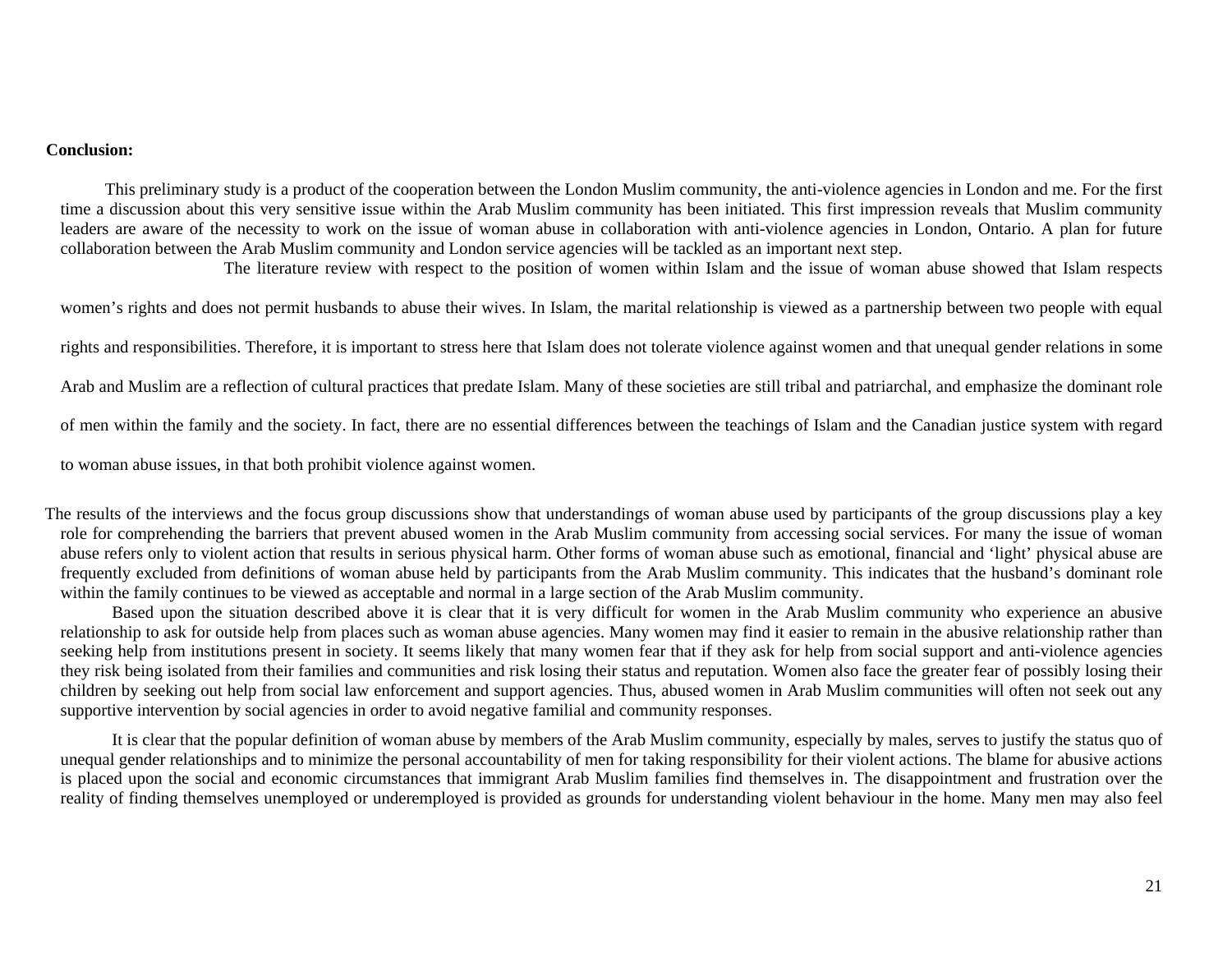provoked by the fact that their wives may be playing more active economic and social roles than they used to. Such a situation in the minds of many husbands serves to highlight their own failure to provide and care for their family and also serves as an underlying cause for abusive and violent behaviour towards their spouses. In other words, the dominant logic of abuse in the Arab Muslim community suggests that it is not the husbands themselves have a problem with violent behaviour rather that violence emerges a result of the difficult economic and social context experienced in Canada. Therefore, attitudes within the Arab Muslim community need to be changed so that violent behaviour itself is addressed and condemned.

#### *Recommendations for future action:*

The interviews and group sessions with both male and female members of the Arab Muslim community and social service and law enforcement agencies working on the issue of woman abuse in London reveal that gaps in communication exist. It is important to reiterate a point made earlier in this paper that violence against women exists in all societies and all communities, regardless of cultural, religious and socio-economic backgrounds. So it is important that the Arab Muslim community not be singled out as a community that exhibits a unique display of violence against women. Rather, the purpose of this study is meant to highlight how the issue of domestic violence is conceived of in the Arab Muslim community, by both male and female members, and to gain a better understanding of how mainstream social agencies and services in London are viewed and used by women suffering abuse in the Arab Muslim community. What emerges from this study is a picture of a community isolated from and suspicious of legal and social service agencies and a strong sense that women suffering domestic violence do so in silence and without help.

It is enormously difficult for any woman who suffers domestic abuse to seek out help and support. Many women do not speak out because they are ashamed and embarrassed. The barriers to be overcome for immigrant women are that much greater. Immigrant women must work through realities of social isolation marked by a lack of proficiency in English, unemployment and the lack of a social support system. Although the work of social and legal service agencies was not analysed in this paper, it is clear that if the purpose is to improve the situation for women suffering domestic violence then these agencies must work to understand and reach out to the Arab Muslim community.

It is clear then that one of the first steps must be to bridge the distance that exists between the Arab Muslim community and social agencies through better communication strategies that are based upon mutual understanding and respect. These strategies should develop out of collaborative engagements that involve members of the Arab Muslim community in the development of public education and resource materials. Also, education and outreach efforts should focus on prevention over intervention when it comes to woman abuse. It is as important to change people's attitudes towards violent behaviour, as it is to ensure that individuals are aware of the legal and social instruments that exist in society to help them. As mentioned before, these efforts at education and discussion should involve both female and male members of the Muslim Arab community, in conjunction with social and legal service agencies.

Thus, strategies of collaboration and education that work to inform members of the Arab Muslim community on the issue of woman abuse and to build a climate of mutual understanding, support, trust and openness should begin by: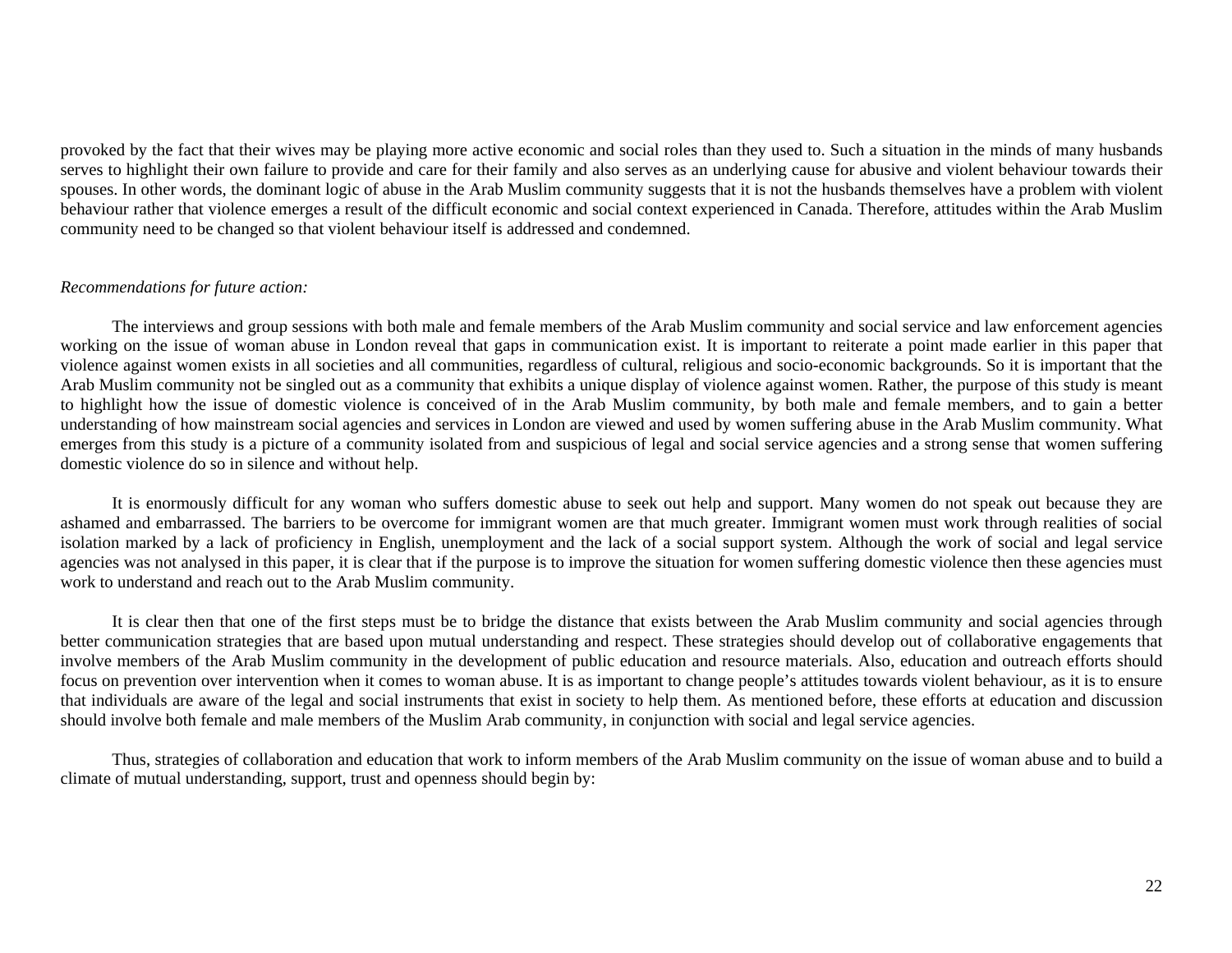- 1. holding joint meetings and workshops with the Arab Muslim community and local anti-violence agencies with the aim of creating trust and a supportive working relationship to work on the issue of woman abuse
- 2. developing strategies of communication that work to inform and educate the Arab Muslim community on woman abuse, the role of social service agencies and the law, as well as educating social and legal agencies on Islam, religious and cultural values, and on the experiences of immigration and resettlement for the Arab Muslim community in London
- 3. work collaboratively with Arab Muslim women on the publication of booklets and posters in both Arabic and English that contains information on Islamic teachings that prohibit violence against women, as well as information about the rights of women under the law in Canada and what actions to take and where to go for help and support
- 4. form a community committee that seats regularly to discuss the issue of woman abuse and to actively plan and implement strategies aimed at prevention and intervention
- 5. encourage the London Mosque and the Islamic Centre to hold public education sessions and lectures that discuss how Islam explicitly condemns violence against women and children, and to discuss appropriate actions in moments of conflict or anger
- 6. also, work to develop public education programming related to domestic violence and on the existence of woman abuse for consumption by the Arabic speaking community on both radio and television stations such as CFMT, and in Arab language newspapers

These are just some recommendations that would help straddle information and communication gaps that exist between the Arab Muslim community and local law and social service agencies. Through such collaborative action it is hoped that constructive and respectful strategies of communication and education will successfully develop and result in greater understanding of domestic violence. It is hoped that such efforts will lead to effective prevention on woman abuse

# Final Thoughts:

For these recommendations to come into existence and have any real impact it is important that further steps in terms of research, information sharing, community outreach and participation follow. In order to successfully bring into the open the issue of woman abuse and to involve the Arab Muslim community in the prevention of domestic violence, the next two steps taken should include:

1. A larger research survey of woman abuse in the Arab Muslim community.

This entails further interviews with Arab Muslim women already known to social service providers in the city, and with women who have approached the Mosque or Islamic Centre.

Also, focus groups and/or confidential interviews with Arabic-speaking Muslim women in the community who have not come forward abut their experiences should be organized by contacting women confidentially through advertising in the Arab language media.

It is also important to include males in this process. Therefore, interviews and focus groups should be conducted with Arab Muslim males to learn more about their perspectives on woman abuse.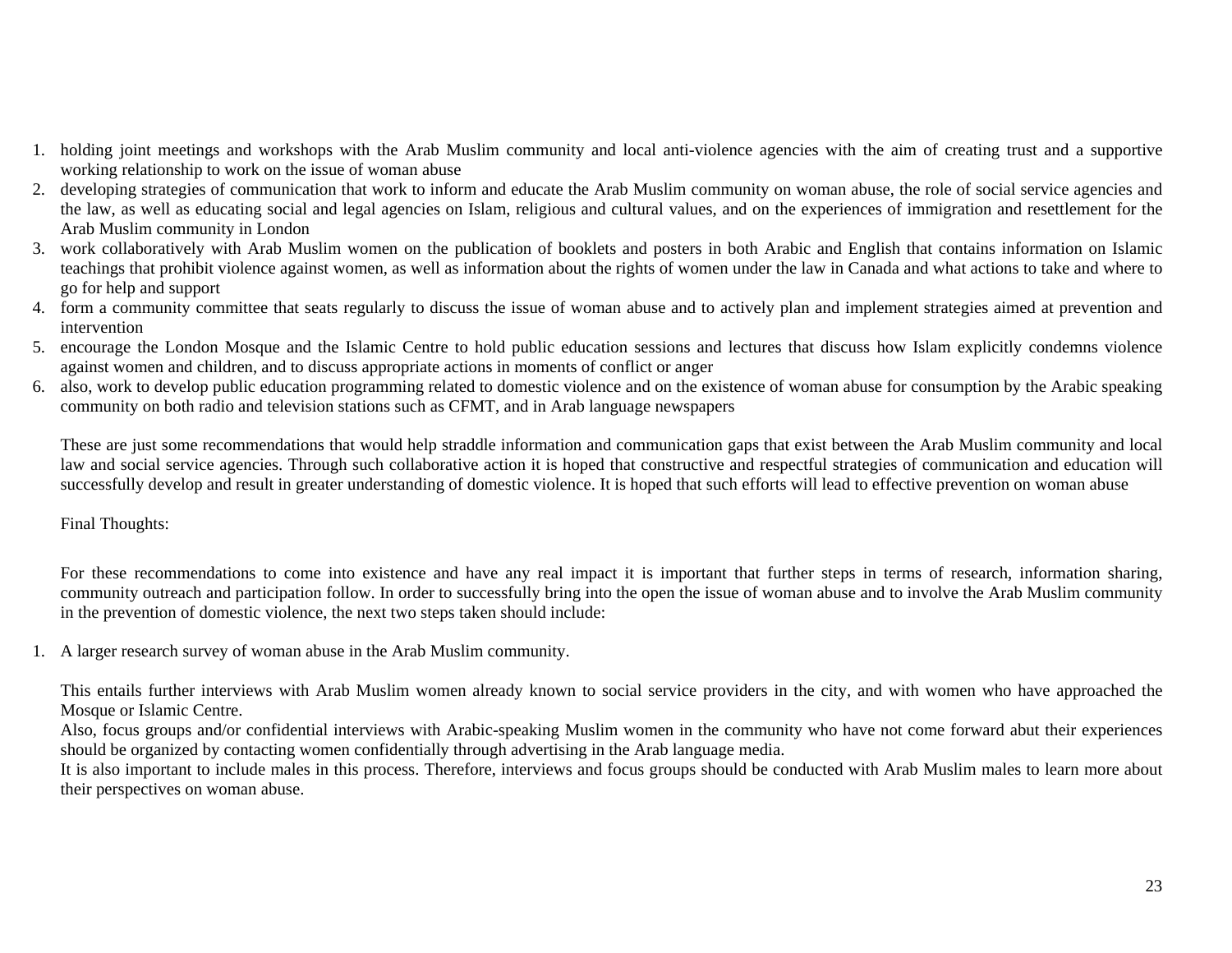Such intimate research and outreach is necessary in order to gain an understanding of how the community understands and responds to the issue of woman abuse.

2. Action should be taken to develop a community action plan that involves the Arab Muslim community on woman abuse.

This would involve the implementation of better outreach strategies by social service agencies that reach more Arab Muslim women and inform them about support and services available.

Also, strategies for addressing issues of family violence should be developed with the work and help of the two London area mosques.

# **References**

Abdul Satar, Fauzia, (2001). *The rights of women to establish a marriage contract*. http://www.amanjordan.org/women and law.

Al-Awadi, Badria, (2001). *The rights of woman to end a marriage contract in the Arabic personal status law*: paper presented to the first Arab woman forum in Bahrain.

Al kadumy, Rihab, (2001). *The rights of woman in the Jordanian personal status law.* A paper presented to the first Arab woman forum in Bahrain.

Alisy, Nawal,(2001). The image of the legalisation violence against women in Jordan. In: Hawadith alsaah (incidence of the hour) newspapers p. 18.

Al-khaiat, Abdul Aziz, (2001). *The point of view of Islam toward domestic violence*. A paper presented to the first Arab woman forum in Bahrain.

Alkharadhawi, Jousuf, (2001). *The basics of the new institution-the marriage*. http://www.amanjordan.org/studies/

Al-Kharadawi, Yousuf, (2001). *Waad Albanat fi al gahiliyah.* http://www.amanjordan.org/khradawi.

Baobaid Mohammed, (2000). *Yemeni women in conflict with the law.* In: Elizabeth Fry Society newsletter.

Baobaid, Mohammed and Balquis, (2001). *Partnership in the Yemeni family*: a study presented to the economic and social committee of the UNO in Western Asia (ESCWA) Beirut.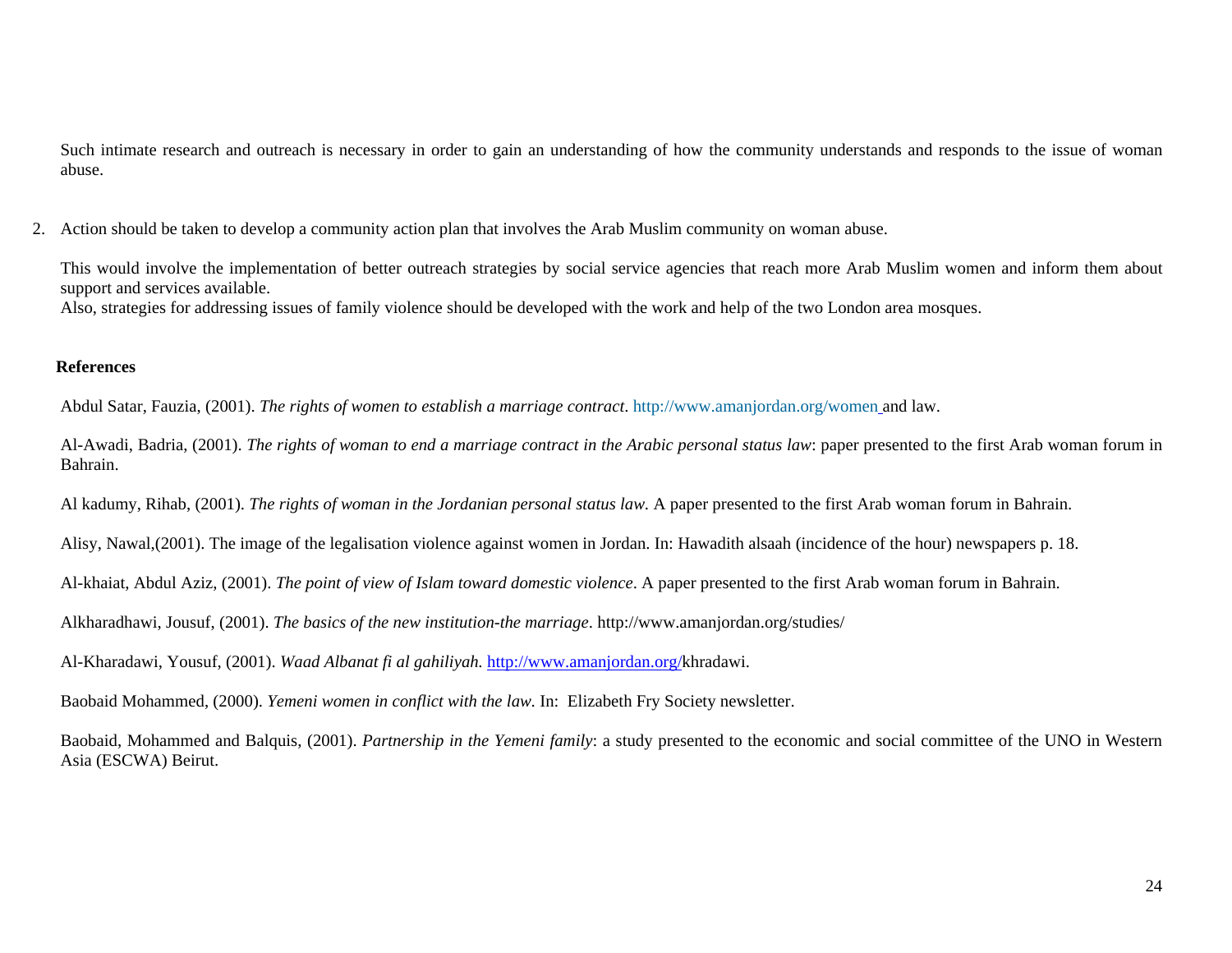Baobaid Mohammed, (2001). *Cultural Aspects on violence against women in Yemen.* A paper presented to the international conference on children exposed to domestic violence. June 6th to June 8th, London Ontario.

Bashatah, Naheed, (2001). *Family violence in Saudi Arabia*. In: Al-jazeera newspaper. Riad Saudi Arabia.

Kamal, Safwat, (2001). *The image of the women in all day life through the expression.* http://www.amanjordan.org/safwat.

Kazarian Levonty and Shahé,(1999). *Cultural Aspects of family violence*.

Isable Sales, (1991*). Immigrant women Some points of stress.* In: editor Fauzia Rafiq, Towards equal access: A handbook for service providers working with survivors of wife assault.

Nagib, Mohammed Fathi, (2001). *The effects of the marriage contract on the Arab legislation regarding to the personal status.* http://www.amanjordan.org/womenandlaw.

Numbers about woman rights in education and political participation (2001): http://www.amanjordan.org/wip.

A report of the higher committee for women issue in Qatar, (2001). The Quatrain Women /reality and challenges. http://www.amanjordan.org/studies/qatarwomen.

Pinedo, R & Santinoli,(1991). Immigrant women and wife assault. In: editor Fauzia Rafiq, Towards equal access: A handbook for service providers working with survivors of wife assault.

Viginia Adamson, (1991). *A cross-cultural Approach to the prevention of wife assaul*t. In: editor Fauzia Rafiq, Towards equal access: A handbook for service providers working with survivors of wife assault.

## **A list of interviewed Key Informants of the Arabic Speaking Muslim community:**

Faisal Joseph, Lawyer and a chair of the Islamic centre of London Ontario.

Gamal Taleb, Imam of London Muslim Mosque (Oxford Street)

Huda, Abdul Razaq, Community outreach & and vice president of Middle Eastern woman association in London Ontario.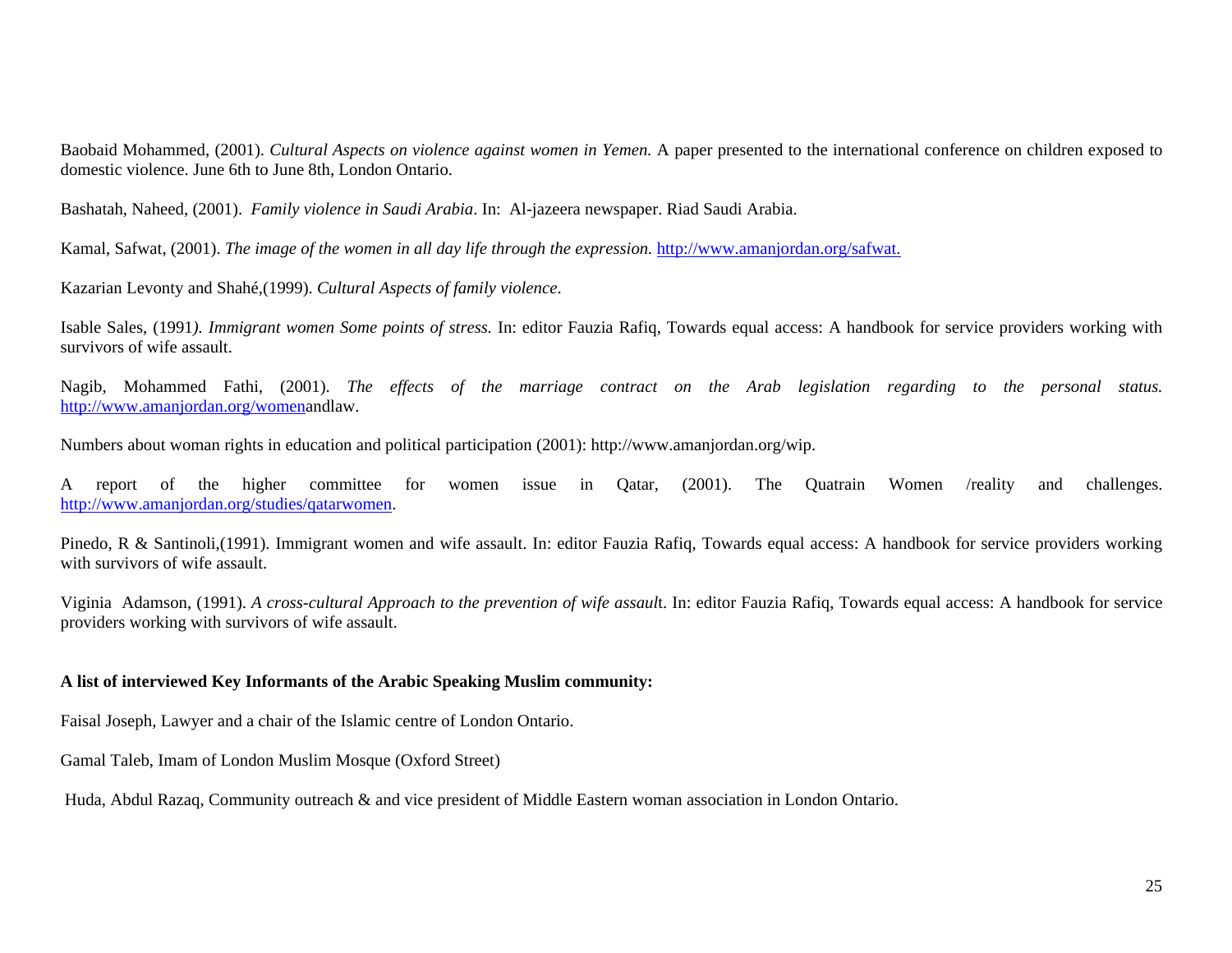Melika Joseph, Family court clinic and member of board of directors of Canadian Women Muslim Association.

Mohammed Aladeimi. Cultural Interpreter and Immigrants consultant.

Mohammad Yassin, Chairman of the Association of London Muslims (All Muslim groups are represented in this association),

Dr. Munir El-Kassem, Acting Imam of the Islamic Centre of Southwest Ontario

Razia Ali Hassan, member of the board of directors of Canadian Women Muslim Association.

Zina Abukhter, Family home visitor at London-middlesex and expert on multicultural aspects on women abuse.

# **A list of Interviewed Key Informants from the Anti-violence Agencies:**

Alison Cunningham, Acting director of the centre for research on violence against women and children Bina Osthoff, London Battered Women's Advocacy Centre, Program Manager. Chantal Philips, Global educator, London Cross Cultural Learner Centre Levonty Kazanian, London Inter Health Community centre. Co-ordinator for program on "women of the world". Mary, Singeris, co-ordinator, Adult ESL :Wheable for adult education Phi Arnold Changing Ways. Ron Paul, Success Resources London, Co-ordinator. Saira Cekic, Success Resources London, Integration councillor